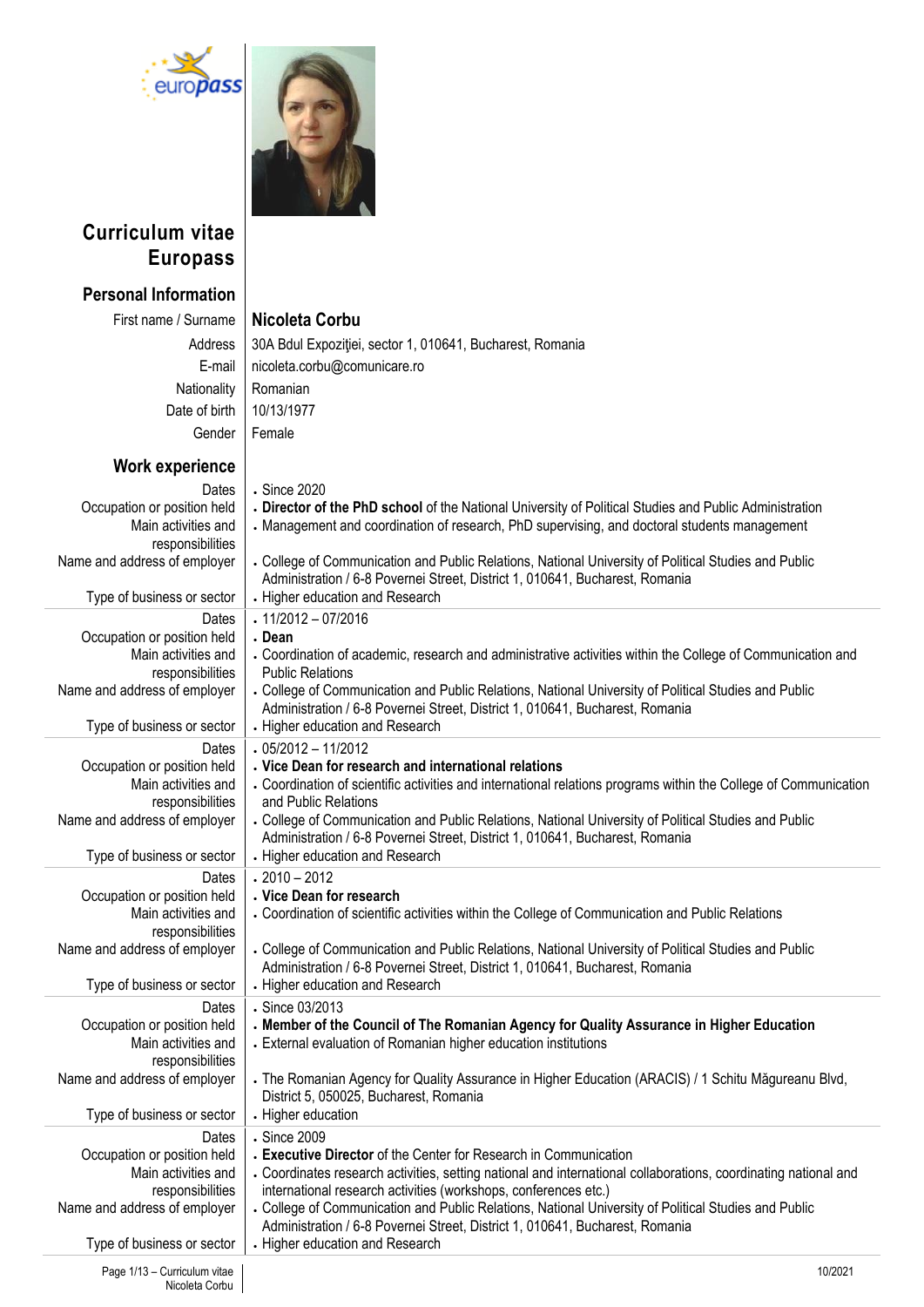| Dates<br>Occupation or position held<br>Main activities and<br>responsibilities<br>Name and address of employer | Since 2016<br>. PhD supervisor in Communication sciences<br>- Supervises PhD theses within the Doctoral School of Communication, National University of Political Studies<br>and Public Administration<br>. College of Communication and Public Relations, National University of Political Studies and Public<br>Administration / 30A Expoziției Bd, District 1, 012104, Bucharest, Romania |
|-----------------------------------------------------------------------------------------------------------------|----------------------------------------------------------------------------------------------------------------------------------------------------------------------------------------------------------------------------------------------------------------------------------------------------------------------------------------------------------------------------------------------|
| Type of business or sector                                                                                      | • Higher education and Research                                                                                                                                                                                                                                                                                                                                                              |
| Dates<br>Occupation or position held<br>Main activities and<br>responsibilities                                 | . Since 2016<br>. Professor<br>. Teaches courses of Mass media and society, History of communication studies, and Research Methods                                                                                                                                                                                                                                                           |
| Name and address of employer<br>Type of business or sector                                                      | . College of Communication and Public Relations, National University of Political Studies and Public<br>Administration / 30A Expoziției Bd, District 1, 012104, Bucharest, Romania<br>• Higher education and Research                                                                                                                                                                        |
| Dates<br>Occupation or position held<br>Main activities and<br>responsibilities                                 | $.2012 - 2016$<br>. Associate professor<br>- Teaches courses of Mass media and society, History of communication studies, and Research Methods                                                                                                                                                                                                                                               |
| Name and address of employer<br>Type of business or sector                                                      | . College of Communication and Public Relations, National University of Political Studies and Public<br>Administration / 6-8 Povernei Street, District 1, 010641, Bucharest, Romania<br>• Higher education and Research                                                                                                                                                                      |
| Dates                                                                                                           | $.2007 - 2012$                                                                                                                                                                                                                                                                                                                                                                               |
| Occupation or position held<br>Main activities and<br>responsibilities                                          | . Senior Lecturer<br>- Teaches courses of Mass media and society and History of communication studies, and Research Methods                                                                                                                                                                                                                                                                  |
| Name and address of employer<br>Type of business or sector                                                      | . College of Communication and Public Relations, National University of Political Studies and Public<br>Administration, Bucharest, Romania / 6-8 Povernei Street, District 1, 010641, Bucharest, Romania<br>• Higher education and Research                                                                                                                                                  |
| Dates                                                                                                           | $.2001 - 2007$                                                                                                                                                                                                                                                                                                                                                                               |
| Occupation or position held<br>Main activities and<br>responsibilities                                          | . Assistant Professor<br>- Teaches courses of Mass media and society and History of communication studies                                                                                                                                                                                                                                                                                    |
| Name and address of employer<br>Type of business or sector                                                      | . College of Communication and Public Relations, National University of Political Studies and Public<br>Administration / 6-8 Povernei Street, District 1, 010641, Bucharest, Romania<br>• Higher education and Research                                                                                                                                                                      |
| Dates                                                                                                           | $.2021 - 2022$                                                                                                                                                                                                                                                                                                                                                                               |
| Occupation or position held<br>Main activities and<br>responsibilities                                          | . Research coordinator for the Romanian team in the international project in the project "YouVerify!"<br>. Research design and data analysis. Coordinating WP5, focused on qualitative and quantitative comparative<br>research on disinformation and media literacy                                                                                                                         |
| Name and address of employer<br>Type of business or sector                                                      | - European Commission, Media Literacy for All Framework<br>. Research                                                                                                                                                                                                                                                                                                                        |
| Dates<br>Occupation or position held<br>Main activities and<br>responsibilities                                 | $.2021 - 2023$<br>. Expert in CIVICA Research<br>• Coordination of the Romanian WP5, Explore joint research infrastructures, synergies and common actions<br>within CIVICA and the other European Alliances                                                                                                                                                                                  |
| Name and address of employer<br>Type of business or sector                                                      | - European Commission, European Universities Initiative (Horizon 2020 program)<br>• Education                                                                                                                                                                                                                                                                                                |
| Dates<br>Occupation or position held<br>Main activities and<br>responsibilities                                 | $.2021 - 2023$<br>. Sampling expert in the strategic project "Noi instrumente pentru strategia națională privind educația<br>continuă a adulților din România - Edu-C-Ad-cod 136584" [New Instruments for the national strategy<br>regarding life-long learning process among adults in Romania (SIPOCA 867)                                                                                 |
| Name and address of employer<br>Type of business or sector                                                      | . Developing sampling strategies and procedure for a pilot study on 2000 adults<br>- European Social Fund, Operational Programme Administrative Capacity<br>- Strategic - Structural Funds                                                                                                                                                                                                   |
| Dates<br>Occupation or position held<br>Main activities and<br>responsibilities<br>Name and address of employer | $.2020 - 2022$<br>. Mentor in the Postodoctoral grant "Stabilirea agendei publice în noul peisaj mediatic" ["Setting the Agenda in<br>the New Media Landscape"] (PN-III-P1-1.1-PD-2019-0034)<br>. Supervision of the postdoctoral research project of postdoctoral student Raluca Buturoiu<br>• UEFISCDI, Str. Mendeleev 21-22, Bucharest Research                                           |
| Type of business or sector                                                                                      | . Research                                                                                                                                                                                                                                                                                                                                                                                   |
| Dates<br>Occupation or position held<br>Main activities and<br>responsibilities                                 | $.2019 - 2022$<br>. Expert in CIVICA, The European University in Social Sciences<br>. Coordination of the Romanian WP5, The Young Researchers School (A European hub for supervising PhD<br>and post-doctoral students)                                                                                                                                                                      |
| Name and address of employer                                                                                    | - European Commission, European Universities Initiative (Erasmus+ program)                                                                                                                                                                                                                                                                                                                   |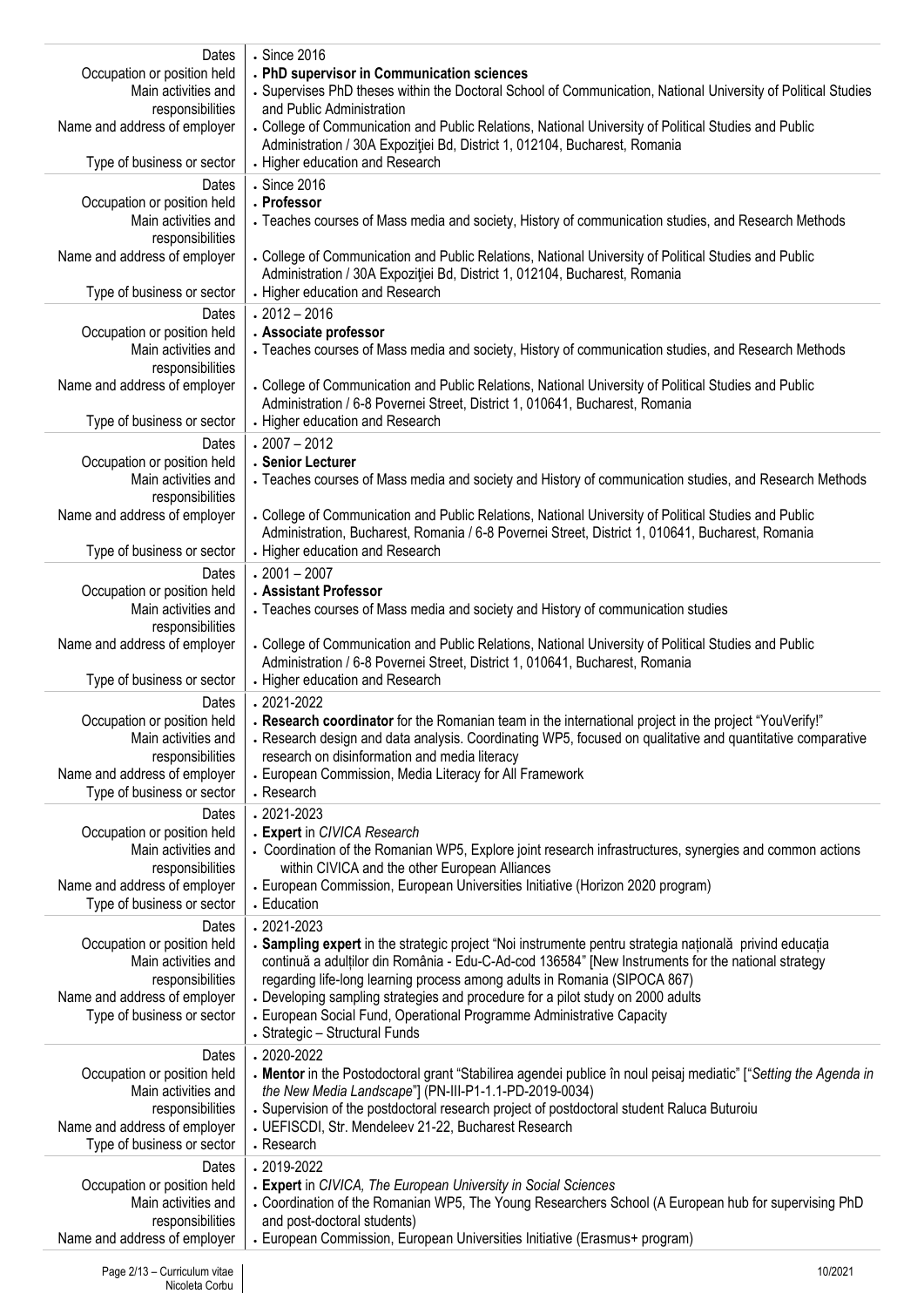| Type of business or sector                                 | - Education                                                                                                                                                                                                                  |
|------------------------------------------------------------|------------------------------------------------------------------------------------------------------------------------------------------------------------------------------------------------------------------------------|
| Dates                                                      | $.2019 - 2020$                                                                                                                                                                                                               |
| Occupation or position held                                | . Research coordinator for the Romanian team in the international project in the project "Youcheck!"                                                                                                                         |
| Main activities and<br>responsibilities                    | . Research design and data analysis. Coordinating WP5, focused on qualitative and quantitative comparative<br>research on disinformation and media literacy                                                                  |
| Name and address of employer                               | - European Commission, Media Literacy for All Framework                                                                                                                                                                      |
| Type of business or sector                                 | . Research                                                                                                                                                                                                                   |
| Dates                                                      | $.2019 - 2020$                                                                                                                                                                                                               |
| Occupation or position held                                | . Expert impact assessment in the project "Quality in higher education: internationalization and data bases<br>for developing the Romanian education" [Calitate în învățământul superior: internaționalizare și baze de date |
|                                                            | pentru dezvoltarea învățământului românesc] (POCU 126766)                                                                                                                                                                    |
| Main activities and                                        | . Research and data analysis. Impact assessment of the public policy regarding access to tertiary education to                                                                                                               |
| responsibilities<br>Name and address of employer           | pupils from rural areas<br>- European Social Fund, UEFISCDI, Str. Mendeleev 21-22, Bucharest                                                                                                                                 |
| Type of business or sector                                 | . Public policy. Research                                                                                                                                                                                                    |
| Dates                                                      | $.2016 - 2019$                                                                                                                                                                                                               |
| Occupation or position held                                | • Expert in the strategic project "The State of the Nation. Building an Innovative Instrument for research driven                                                                                                            |
|                                                            | public policies" (SIPOCA11) (in cooperation with the Secretariat General of the Government)                                                                                                                                  |
| Main activities and<br>responsibilities                    | - Expert sociology of communication. Coordination of activities for the all the working teams involved in the<br>project                                                                                                     |
| Name and address of employer                               | - European Social Fund, Operational Programme Administrative Capacity                                                                                                                                                        |
| Type of business or sector                                 | - Strategic - Structural Funds                                                                                                                                                                                               |
| Dates                                                      | $.2014 - 2018$                                                                                                                                                                                                               |
| Occupation or position held                                | . Member of the Management Committee of COST-ACTION IS-1308 Populist Political Communication in<br>Europe: Comprehending the Challenge of Mediated Political Populism for Democratic Politics                                |
| Main activities and                                        | • Coordination of research activities for the Romanian team                                                                                                                                                                  |
| responsibilities                                           |                                                                                                                                                                                                                              |
| Name and address of employer<br>Type of business or sector | • European Cooperation in Science and Technology / COST Office, Avenue Louise 149, 1050 Brussels,<br>Belgium                                                                                                                 |
|                                                            | . Research                                                                                                                                                                                                                   |
| Dates                                                      | $.2014 - 2015$                                                                                                                                                                                                               |
| Occupation or position held                                | . Project manager of the POSDRU project "Euroentrepreneurship: university qualifications for the                                                                                                                             |
| Main activities and                                        | europeanization of the Romanian society"<br>- Project implementation (project monitoring and control, monitoring of the milestone plan, reporting), contract                                                                 |
| responsibilities                                           | management, coordination and supervising of quality management of the project, coordination of the joint                                                                                                                     |
|                                                            | activities with the international partner (Vrije Universiteit Brussel), coordination of dissemination and                                                                                                                    |
| Name and address of employer                               | implementation of results of the project etc.<br>National Council of Higher Education Research / 1 Schitu Măgureanu Blvd, 3rd Floor, District 5, 050025,                                                                     |
|                                                            | <b>Bucharest</b>                                                                                                                                                                                                             |
| Type of business or sector                                 | - Education, Structural Funds                                                                                                                                                                                                |
| Dates                                                      | $.05/2013 - 12/2013$                                                                                                                                                                                                         |
| Occupation or position held                                | • Expert in the research project "À la recherche de l'identité européenne: une approche qualitative et<br>quantitative"                                                                                                      |
| Main activities and                                        | . Developing the research design, assuring communication between three international teams (France,                                                                                                                          |
| responsibilities                                           | Poland, Romania), data analysis and interpretation                                                                                                                                                                           |
| Name and address of employer<br>Type of business or sector | - Institut des Sciences de la Communication du CNRS / 20 rue Berbier-du-Mets, 75013, Paris<br>. Research                                                                                                                     |
| Dates                                                      | $.11/2013 - 12/2013$                                                                                                                                                                                                         |
| Occupation or position held                                | . Local Consultant, Qualitative Data Expert in World Bank project "Developing the Draft Strategic                                                                                                                            |
| Main activities and                                        | Framework for Increasing Tertiary Education Attainment, Quality, and Efficiency (SFITEAQE)"<br>. Develop, implement and report on a research design inquiring about dropout rate at the university level in                  |
| responsibilities                                           | Romania.                                                                                                                                                                                                                     |
| Name and address of employer                               | . World Bank / Country Office: UTI Building, 6th floor, 31 Vasile Lascar, District 2, 020492, Bucharest                                                                                                                      |
| Type of business or sector                                 | . Research                                                                                                                                                                                                                   |
| Dates<br>Occupation or position held                       | $.01/2013 - 09/2013$<br>- Expert in PODCA project "Public Policies in Higher Education: A Necessary Premise for Romania's                                                                                                    |
|                                                            | development"                                                                                                                                                                                                                 |
| Main activities and                                        | . Providing expertise for public policies elaboration in higher education                                                                                                                                                    |
| responsibilities<br>Name and address of employer           | - National Council of Higher Education Research / 1 Schitu Măgureanu Blvd, 3rd Floor, District 5, 050025,                                                                                                                    |
|                                                            | <b>Bucharest</b>                                                                                                                                                                                                             |
| Type of business or sector                                 | - Education, Structural Funds                                                                                                                                                                                                |
| Dates                                                      | $.2012 - 2013$                                                                                                                                                                                                               |
| Occupation or position held                                | . Project manager of the research project "The Euro Crisis: Public Debate, Media Framing and Social<br>Perception"                                                                                                           |
|                                                            |                                                                                                                                                                                                                              |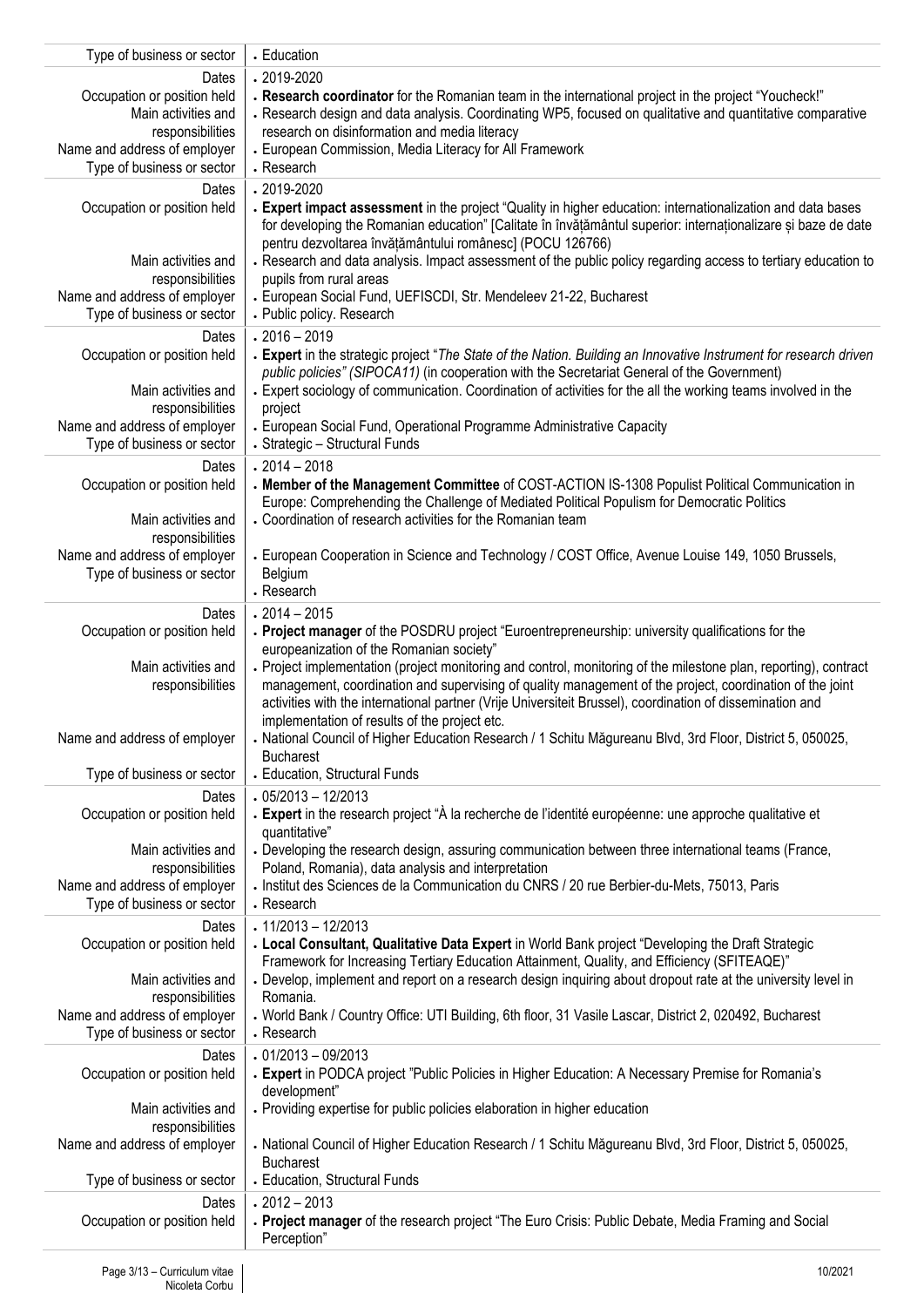| Main activities and<br>responsibilities                           | • Coordination of research activities regarding European identity: research designs, reports, data interpretation                                                |  |  |
|-------------------------------------------------------------------|------------------------------------------------------------------------------------------------------------------------------------------------------------------|--|--|
| Name and address of employer                                      | . Center for Research in Communication, College of Communication and Public Relations / 6-8 Povernei                                                             |  |  |
|                                                                   | Street, District 1, 010641, Bucharest                                                                                                                            |  |  |
| Type of business or sector                                        | - Education - Research                                                                                                                                           |  |  |
| Dates<br>Occupation or position held                              | $.2008 - 2011$<br>. Expert in the research project "Intercultural communication in the European context. Construction of a                                       |  |  |
|                                                                   | Conjunctive paradigm on the new rapport between national cultures and the emergence of European cultural                                                         |  |  |
|                                                                   | identity"                                                                                                                                                        |  |  |
| Main activities and<br>responsibilities                           | . Coordination of research activities regarding European identity: research designs, reports, data interpretation                                                |  |  |
| Name and address of employer                                      | - National Council of Higher Education Research / 1 Schitu Măgureanu Blvd, 3rd Floor, District 5, 050025,                                                        |  |  |
|                                                                   | <b>Bucharest</b>                                                                                                                                                 |  |  |
| Type of business or sector                                        | - Education - Research                                                                                                                                           |  |  |
| Dates<br>Occupation or position held                              | $.2008 - 2011$<br>. Expert in the research project "The media construction of europeanization as a public problem in the context                                 |  |  |
|                                                                   | of the European integration of Romanian society"                                                                                                                 |  |  |
| Main activities and                                               | . Coordination of research activities regarding the Europeanization of the Romanian society: research designs,                                                   |  |  |
| responsibilities<br>Name and address of employer                  | reports, data interpretation<br>- National Council of Higher Education Research / 1 Schitu Măgureanu Blvd, 3rd Floor, District 5, 050025,                        |  |  |
|                                                                   | <b>Bucharest</b>                                                                                                                                                 |  |  |
| Type of business or sector                                        | - Education - Research                                                                                                                                           |  |  |
| Dates<br>Occupation or position held                              | $.2009 - 2013$<br>. Expert in the POSDRU project "Instruments and mechanisms of growth and facilitation of higher education                                      |  |  |
|                                                                   | access based on horizontal and vertical partnerships among institutions of education, central and local                                                          |  |  |
|                                                                   | structures of the educational system and social actors"                                                                                                          |  |  |
| Main activities and<br>responsibilities                           | . Coordination of quantitative research activities regarding access and equity in higher education in Romania:<br>research designs, reports, data interpretation |  |  |
| Name and address of employer                                      | - National Council of Higher Education Research / 1 Schitu Măgureanu Blvd, 3rd Floor, District 5, 050025,                                                        |  |  |
|                                                                   | <b>Bucharest</b>                                                                                                                                                 |  |  |
| Type of business or sector<br>Dates                               | - Education, Structural Funds<br>.06/2012                                                                                                                        |  |  |
| Occupation or position held                                       | . Trainer on "Gender equity" in the project "Promoting gender equity at the national level within the civil                                                      |  |  |
|                                                                   | society and public local and central administration"                                                                                                             |  |  |
| Main activities and<br>responsibilities                           | . Training of Trade unions members in Romania: gender equity, equality of chances in the labour market                                                           |  |  |
| Name and address of employer                                      | . National Confederation of Trade Unions in Romania / 1-3 Cristian Popisteanu, Entrance D, District 1,                                                           |  |  |
| Type of business or sector                                        | 010024, Bucharest<br>• Structural Funds                                                                                                                          |  |  |
| Dates                                                             | $.02/2011 - 03/2011$                                                                                                                                             |  |  |
| Occupation or position held                                       | . Trainer on "Research Methods and statistical analysis" in the project "Development of the institutional                                                        |  |  |
|                                                                   | capacity of the authorities of the local public administration and their association (A.Co.R.) for supporting                                                    |  |  |
| Main activities and                                               | sustainable development in rural areas"<br>Training of local inspectors: research design, data base construction, data analysis, writing reports                 |  |  |
| responsibilities                                                  |                                                                                                                                                                  |  |  |
| Name and address of employer<br>Type of business or sector        | - Mercury 360 Communications SRL / 9-9A Dimitrie Pompei Blvd, District 2, 020335, Bucharest<br>• Marketing Research                                              |  |  |
|                                                                   |                                                                                                                                                                  |  |  |
| <b>Education and training</b>                                     |                                                                                                                                                                  |  |  |
| Dates<br>Title of qualification awarded                           | $.05/21 - 26/2017$<br>. Certificate of participation                                                                                                             |  |  |
| Principal subjects /                                              | • Leading Globally Engaged Universities Programme                                                                                                                |  |  |
| occupational skills covered                                       |                                                                                                                                                                  |  |  |
| Name and type of organisation<br>providing education and training | - International Association of Universities<br>Gaborone, Botswana                                                                                                |  |  |
| Dates                                                             | .02/2013                                                                                                                                                         |  |  |
| Title of qualification awarded                                    | . Certificate of completion                                                                                                                                      |  |  |
| Principal subjects /<br>occupational skills covered               | - Courses taken: Introduction to NVIVO10, Writing Ethnographic and other Qualitative-Interpretive Research:<br>An Inductive Approach                             |  |  |
| Name and type of organisation                                     | . 2nd ECPR Winter School in Methods and Techniques, Vienna, Austria                                                                                              |  |  |
| providing education and training                                  |                                                                                                                                                                  |  |  |
| Dates                                                             | $.09/2012 - 10/2012$                                                                                                                                             |  |  |
| Title of qualification awarded<br>Principal subjects /            | . Visiting professor<br>. Courses taught as visiting professor: News Literacy, Intercultural communication, Interviewing, Research                               |  |  |
| occupational skills covered                                       | methods                                                                                                                                                          |  |  |
|                                                                   |                                                                                                                                                                  |  |  |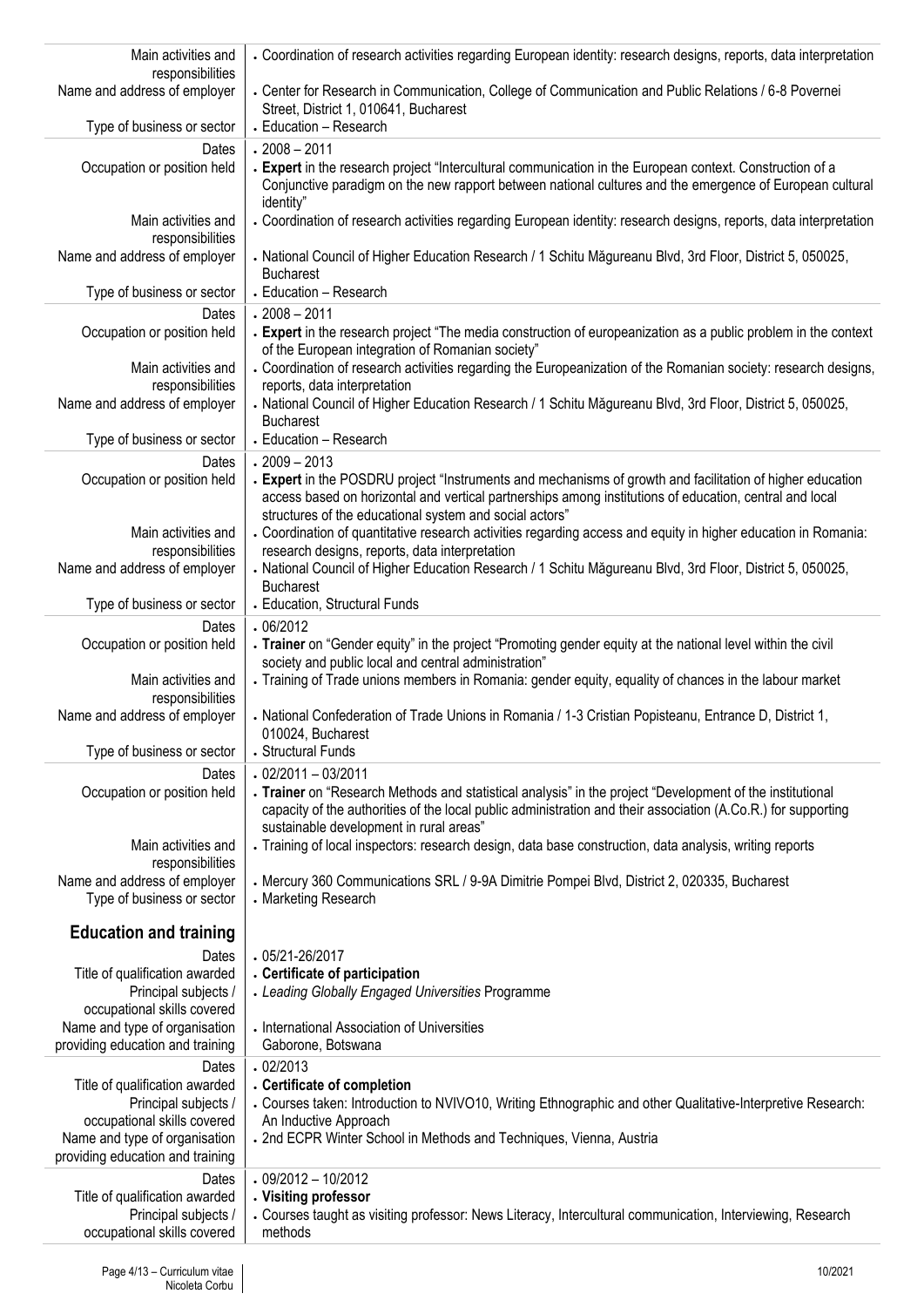| Name and type of organisation<br>providing education and training      | - Department of Communication, College of Arts and Sciences, Florida Gulf Coast University, Florida, USA          |                             |                    |                               |         |  |
|------------------------------------------------------------------------|-------------------------------------------------------------------------------------------------------------------|-----------------------------|--------------------|-------------------------------|---------|--|
| Dates                                                                  | $.07/2011 - 08/2011$                                                                                              |                             |                    |                               |         |  |
| Title of qualification awarded                                         |                                                                                                                   | . Certificate of completion |                    |                               |         |  |
| Principal subjects /<br>occupational skills covered                    | • Courses taken: Introduction to R, Multiple Regression Analysis                                                  |                             |                    |                               |         |  |
| Name and type of organisation<br>providing education and training      | . 6th ECPR Summer School in Methods and Techniques, Ljubljana, Slovenia                                           |                             |                    |                               |         |  |
| Dates                                                                  | $08/2008 - 06/2009$                                                                                               |                             |                    |                               |         |  |
| Title of qualification awarded<br>Principal subjects /                 | . Certificate of completion<br>• Journalism and mass communication, Semiotics                                     |                             |                    |                               |         |  |
| occupational skills covered                                            |                                                                                                                   |                             |                    |                               |         |  |
| Name and type of organisation                                          | • James M. Cox Jr. Center for International Mass Communication Training and Research University of                |                             |                    |                               |         |  |
| providing education and training<br>Level in national or international | Georgia, USA<br>- Doctoral, Fulbright Scholar                                                                     |                             |                    |                               |         |  |
| classification                                                         |                                                                                                                   |                             |                    |                               |         |  |
| Dates                                                                  | $02/2008 - 04/2008$                                                                                               |                             |                    |                               |         |  |
| Title of qualification awarded<br>Principal subjects /                 | . Visiting researcher<br>• Theories of communication, Mass media and society                                      |                             |                    |                               |         |  |
| occupational skills covered                                            |                                                                                                                   |                             |                    |                               |         |  |
| Name and type of organisation<br>providing education and training      | • LERASS, Université Paul Sabatier, Toulouse, France                                                              |                             |                    |                               |         |  |
| Level in national or international                                     | Doctoral studies                                                                                                  |                             |                    |                               |         |  |
| classification                                                         |                                                                                                                   |                             |                    |                               |         |  |
| Dates<br>Title of qualification awarded                                | $.2005 - 2009$<br>. PhD diploma in Sociology                                                                      |                             |                    |                               |         |  |
| Principal subjects /                                                   | · Sociology, Advertising, Semiotics                                                                               |                             |                    |                               |         |  |
| occupational skills covered                                            |                                                                                                                   |                             |                    |                               |         |  |
| Name and type of organisation<br>providing education and training      | • Doctoral School of Sociology, National University of Political Studies and Public Administration                |                             |                    |                               |         |  |
| Level in national or international                                     | . Doctoral studies                                                                                                |                             |                    |                               |         |  |
| classification<br>Dates                                                | $.2002 - 2003$                                                                                                    |                             |                    |                               |         |  |
| Title of qualification awarded                                         | . Master of Arts in Linguistics                                                                                   |                             |                    |                               |         |  |
| Principal subjects /                                                   | • Linguistics, Pragmatics                                                                                         |                             |                    |                               |         |  |
| occupational skills covered<br>Name and type of organisation           | • College of Foreign Languages, University of Bucharest                                                           |                             |                    |                               |         |  |
| providing education and training                                       |                                                                                                                   |                             |                    |                               |         |  |
| Level in national or international<br>classification                   | · Graduate studies                                                                                                |                             |                    |                               |         |  |
| Dates                                                                  | $.1999 - 2003$                                                                                                    |                             |                    |                               |         |  |
| Title of qualification awarded<br>Principal subjects /                 | - Bachelor of Arts in Communication and Public Relations<br>• Communication, Public Relations, Media, Advertising |                             |                    |                               |         |  |
| occupational skills covered                                            |                                                                                                                   |                             |                    |                               |         |  |
| Name and type of organisation                                          | . College of Communication and Public Relations, National University of Political Studies and Public              |                             |                    |                               |         |  |
| providing education and training<br>Level in national or international | Administration<br>. Undergraduate studies                                                                         |                             |                    |                               |         |  |
| classification                                                         |                                                                                                                   |                             |                    |                               |         |  |
| Dates<br>Title of qualification awarded                                | $.1996 - 2000$<br>· Bachelor of Arts in Romanian and French Languages and Literatures                             |                             |                    |                               |         |  |
| Principal subjects /                                                   | • Literature, Linguistics                                                                                         |                             |                    |                               |         |  |
| occupational skills covered                                            |                                                                                                                   |                             |                    |                               |         |  |
| Name and type of organisation<br>providing education and training      | • College of Letters, University of Bucharest                                                                     |                             |                    |                               |         |  |
| Level in national or international                                     | • Undergraduate studies                                                                                           |                             |                    |                               |         |  |
| classification                                                         |                                                                                                                   |                             |                    |                               |         |  |
| <b>Personal skills and</b>                                             |                                                                                                                   |                             |                    |                               |         |  |
| competences                                                            |                                                                                                                   |                             |                    |                               |         |  |
| Mother tongue                                                          | Romanian                                                                                                          |                             |                    |                               |         |  |
| Other languages<br>Self-assessment                                     |                                                                                                                   | Understanding               |                    |                               | Writing |  |
| European level (*)                                                     | Listening                                                                                                         | Reading                     | Spoken interaction | Speaking<br>Spoken production |         |  |
|                                                                        |                                                                                                                   |                             |                    |                               |         |  |

**English** C2 C2 C1 C1 C1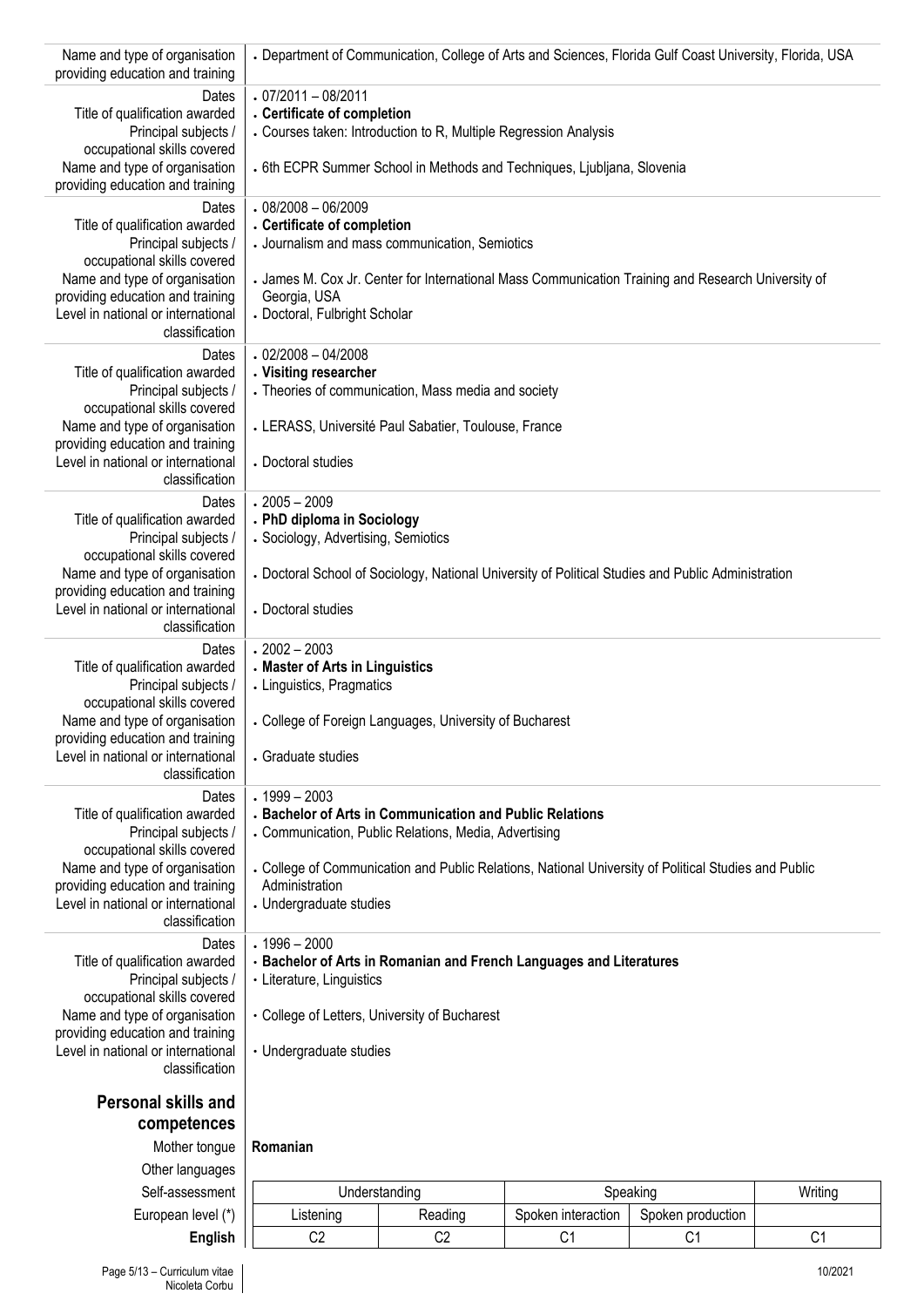|  |  | ·renci |  |
|--|--|--------|--|
|  |  |        |  |

| $\sim$<br>French | ^^<br>JL | ~~<br>ັ |    | ◝   |            |
|------------------|----------|---------|----|-----|------------|
| German           | - -      |         | rν | rv. | <u>гч.</u> |

**German** B1 B1 A2 A2 A2

(\*) Common European Framework of Reference for Languages

Computer skills | MS Office (Word, Excel, PowerPoint, Outlook), SPSS Driving licence | Category B

**Additional information**

Annexes | A. Publications

- B. Papers read
- C. Other scientific tasks

## **ANNEXES**

## **A. PUBLICATIONS**

## **A.1. Books**

- Curaj, A., Cismaru, D.M., **Corbu, N.**, Fiț, R., Frunzaru, V., Gologan, D., Hâj, C.M., Mărgineanu, A., Stăvaru, A.-M., Ștefăniță, O. (2020). *Politici publice privind echitatea în învățământul superior: Impactul burselor sociale și al locurilor speciale pentru absolvenții de licee din mediul rural [Public policies concerning equity in higher education. The impact of social scholarships and reserved places for graduates of rural area high schools],* Bucharest: Comunicare.ro.
- Frunzaru, V., Pricopie, R., **Corbu, N.**, Ivan, L., Cismaru, D. (2013). *Învăţământul universitar din România. Dialog cu elevii, studenţii şi profesorii* [*Higher Education in Romania. Dialogue with Pupils, Students and Teachers*]. Bucharest: Comunicare.ro.
- **Corbu, N.**, Boţan, M. (2012, trad.). *Telepresidents. An Inquiry into a Presidential Campaign*. Bucharest: Comunicare.ro.
- **Corbu N.**, Boţan, M. (2011). *Telepreşedinţii. Radiografia unei campanii electorale*. Bucharest: Comunicare.ro.
- Pricopie, R., Frunzaru, V., **Corbu, N.**, Ivan, L., Bârgăoanu, A. (2011). *Acces şi echitate în învăţământul superior din România. Dialog cu elevii şi studenţii* [*Acces and Equity in Higher Education in Romania. Dialogue with Pupils and Students*]. Bucharest: Comunicare.ro*.*
- **Corbu, N.** (2009). *Brandurile globale: O cercetare cros-culturală în context mediatic* [*Global Brands: A cross cultural research in media context*]. Bucharest: Tritonic.
- Dobrescu, P., Bârgăoanu, A., **Corbu, N.** (2007). *Istoria comunicării* [*History of Communication Studies*]. Bucharest: Comunicare.ro.
- Codrescu, A.M., **Tănase (Corbu), N.** (2004). *Le français au quotidian*. Bucharest: Comunicare.ro.

## **A.2. Edited books**

- **Corbu, N.**, Popescu-Jourdy, D., Vlad, T. (Eds.) (2014). *Identity and Intercultural communication*. Cambridge: Cambridge Scholar Publishing.
- Radu, L., Bârgăoanu, A., **Corbu, N.** (Eds.) (2013). *The Crisis of the European Union. Identity, Citizenship, and Solidarity Reassessed*. Bucharest: Comunicare.ro.
- Moshe, M., **Corbu, N.** (Eds.) (2013). *The Walk of Shame*. Hauppauge NY: Nova Science Pub Inc.
- **Corbu, N.**, Becker, L.B., Pricopie, R., Vlad, T.(Eds.) (2012). *Crisis Communication. Professional and Academic Perspectives*. Bucharest: Comunicare.ro.
- **Corbu, N.**, Negrea, E., Tudorie, G. (Eds.) (2010). *Globalization and Changing Patterns in the Public Sphere*. Bucharest: Comunicare.ro.
- Dobrescu, P., Bârgăoanu, A., Ţăranu, A. (eds.), Ionescu, M., **Corbu, N.** (Co-eds.) (2007). *Globalisation And Policies of Development*. Bucharest: Comunicare.ro.

## **A.3. Articles**

- **Corbu, N.**, Oprea, D.-A., Frunzaru, V. (accepted). Romanian Adolescents, Fake News, and the Third-person Effect: A Cross-sectional Study. *Journal of Children and Media*.
- Buturoiu, R., **Corbu, N.**, Oprea, D.-A., Boțan, M. (accepted). Trust in information sources during the COVID-19 pandemic. A Romanian case study. *Communications. The European Journal of Communication Research*.
- Theocharis, Y., Cardenal, A., Jin, S., Aalberg, T., Hopmann, D.N., Strömbӓck, J., Esser, F., de Vreese, C., Castro, L., Van Aelst, P., **Corbu, N.,** ... Štětka, V. (2021). Does the Platform Matter? Social Media and COVID-19 Conspiracy Theory Beliefs in 17 Countries. *New Media & Society*, online first.
- Van Aelst, P., Toth, F., Castro, L., de Vreese, C., Cardenal. A., **Corbu, N.** ... Theocharis, Y. (2021). Does a crisis change news habits? A comparative study of the effects of COVID-19 on news media use in 17 European countries. *Digital Journalism*, online first.
- Bârgăoanu, A., **Corbu, N.,** Buturoiu, R., Durach, F. (2021). Managing the COVID-19 Pandemic: Predictors of Trust in Institutions in Romania. *Kybernetes*, online first.
- Castro, L., Strömbӓck, J., Esser, F., Van Aelst, P., de Vreese, C., Aalberg, T., Cardenal, A. S., **Corbu, N**.; (…) Štětka, V. (2021). Navigating high-choice European political information environments: A comparative analysis of news user profiles and political knowledge. *International Journal of Press/Politics*, online first.
- **Corbu, N.,** Negrea-Busuioc, E., Udrea, G., Radu, L. (2021). Romanians' willingness to comply with restrictive measures during the COVID-19 pandemic. Evidence from an online survey. *Journal of Applied Communication Research*, 49(4), 369-386.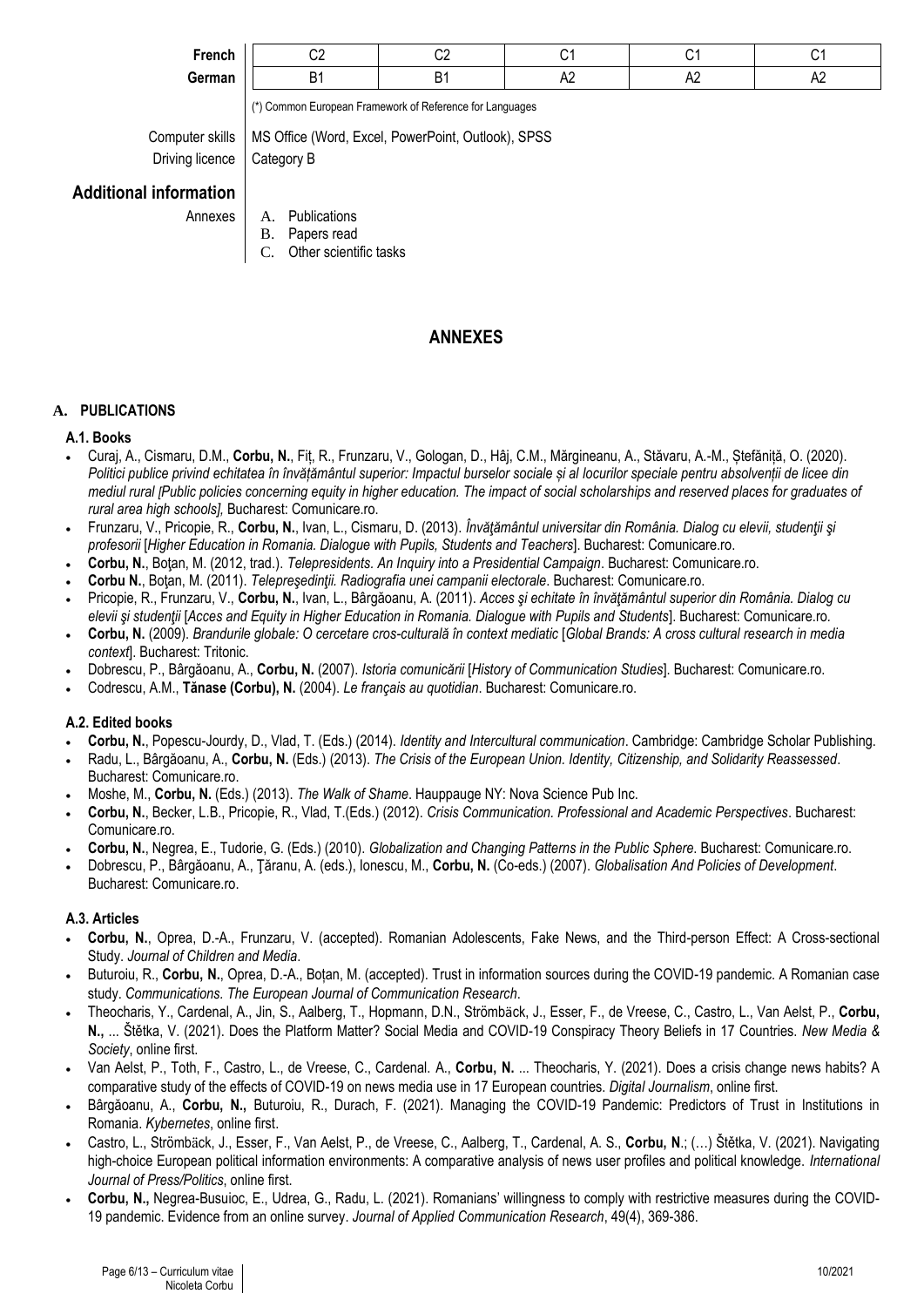- Hameleers, M., Schmuck, D., Schulz, A., Wirz, D.S., Matthes, J., Bos, L., **Corbu, N**., Andreadis, I. (2021). The Effects of Populist Identity Framing on Populist Attitudes across Europe: Evidence from a 15-country Comparative Experiment. *International Journal of Public Opinion Research*, online first.
- **Corbu, N.**, Boțan, M., Buturoiu, R., Dumitrache, A. (2020). Patterns of Digital Behavior on Instant Messiging Platforms. WhatsApp Uses among Young People from Romania. *Romanian Journal of European Affairs*, 20(2), 62-78.
- **Corbu, N.**, Bârgăoanu, A., Buturoiu, R., Ștefăniță, O. (2020). Does Fake News Lead to More Engaging Effects on Social Media? Evidence from Romania. *Communications. The European Journal of Communication Research*, 45(s1), 694-717.
- Buturoiu, R., **Corbu, N.** (2020). Exposure to Hate Speech in the Digital Age. Effects on Stereotypes about Roma People. *Journal of Media Research*, 13(2), 5-26.
- Frunzaru, V., **Corbu, N**. (2020). Students' Attitudes toward Knowledge and the Future of Work. *Kybernetes*, *49*(7), 1987-2002.
- **Corbu, N.**, Oprea, D., Negrea-Busuioc, E., Radu, L. (2020). 'They Can't Fool Me, but They Can Fool the Others!'. Third Person Effect and Fake News Detection. *European Journal of Communication*, *25*(2), 165-180.
- Bos, L., Schemmer, C., **Corbu, N.**, Hameleers, M., Andreadis, I., Schulz, A., Schmuck, D., Reinemman, C., Fawzi, N. (2020). The Effects of Populism as a Social Identity frame on Persuasion and Mobilization. Evidence from a 15-country experiment. *European Journal of Political Research*, 59(1), 3-24.
- **Corbu, N.**, Maurer, P., Stępińska, A. (2019). Editors' introduction to the special issue Populism and the Media across Europe. *Central European Journal of Communication*. *12*(2), 130-133.
- Ştefăniţă, O., **Corbu, N.**, Buturoiu, R. (2018). Fake News and the Third-Person Effect: They are More Influenced than Me and You, *Journal of Media Research. 11*(3), 5-23.
- Hameleers, M., Bos, L., Fawzi, N., Reinemann, C., Andreadis, I., **Corbu, N.**, (...), Weiss, N. (2018), Start Spreading the News: A Comparative Experiment on the Effects of Populist Communication on Political Engagement in 16 European Countries. *International Journal of Press/Politics*. *23*(4), 517-538.
- Ştefăniţă, O., Udrea, G., Durach, F., **Corbu, N.** (2018). Facebook Use among Romanian Graduate Students. Influences on Self-esteem and Feelings of Loneliness. *Journal of Media Research*. *11*(1), 5-19.
- **Corbu, N.**, Hosu, O. (2017). The Key Words Agenda: New Avenues for Agenda Setting Research. *Romanian Journal of Communication and Public Relations*. *19*(3), 7-15.
- Corbu, N., Stefăniță, O., Buturoiu, R. (2017), Facebook influences you more than me: The perceived impact of social media effects among young Facebook users. *Central European Journal of Communication*. *10*(2), 239-253.
- **Corbu, N.**, Buturoiu, R., Durach, F. (2017). Framing the Refugee Crisis in Online Media: A Romanian Perspective. *Romanian Journal of Communication and Public Relations*. *19*(1), 5-18.
- Buturoiu, R., Durach, F., Udrea, G., **Corbu, N.** (2017). Third-person Perception and Its Predictors in the Age of Facebook. *Journal of Media Research*. *10*(2), 18-36.
- Frunzaru, V., **Corbu, N.** (2017). High School Pupils' Performance in Romania: Individual and Social Predictors. *Romanian Journal of Sociology*. *XXVIII*(3-4), 227-247.
- Botan, M., Corbu, N., Sandu, D. (2016). The Complicated Relation between News Frames and Political Trust: A Case Study of Romania. *Central European Political Studies Review*. *18*(2-3), 122-140.
- Buturoiu, R., **Corbu, N.** (2015). Framing Effects Moderators on Political Attitudes. Is Source Credibility Worth Investigating?. *Central European Political Studies Review*. *17*(2), 155-177.
- Chiciudean, I., **Corbu, N.** (2015). Saved by the Union: Romanians' Attitudes toward the European Union. *Romanian Journal of Communication and Public Relations*. *17*(3), 71-83.
- **Corbu, N.**, Ştefăniţă, O., Oprea, D., Udrea, G. (2015), The European Union: From Agenda Setting and Media Frames to Citizens' Conversations. *Romanian Journal of Communication and Public Relations*. *15*(1), 41-57.
- **Corbu, N.**, Boţan, M. (2013). Priming and Framing Effects in the Media Coverage of the 2009 Romanian Presidential Elections, *Romanian Journal of Sociology*. *XXIV*(5-6), 499-513.
- **Corbu, N.**, Ştefăniţă, O. (2013). The EU Economic Crisis Reflections in the Opinions of Citizens and Experts. *Romanian Journal of European Affairs*. *13*(3), 5-19.
- Bârgăoanu, A., **Corbu, N.**, Radu, L. (2013). The role of government evaluations and EU identity in shaping economic expectations during the crisis: the case of Romania. *European Journal of Science and Theology*. *9*(4), 225-242. (IF=0.375)
- **Corbu, N.**, Ivan, L., Frunzaru, V., Pricopie, R. (2013). Factors Influencing School Performance in Romania. *Journal of Educational Sciences & Psychology*. *1*(LXV), 147-158.
- **Corbu, N.** (2012). Framing a Contemporary History Page: Romania's Symbolic Integration in the EU. *Transylvanian Review*. *4*(XXI), 97-112. (IF: 0.212)
- Iorgoveanu, A., **Corbu, N.** (2012). No Consensus on Framing? Towards an Integrative Approach Defining Frames both as Text and Visuals. *Romanian Journal of Communication and Public Relations*. *14*(3), 91-102.
- Ivan, L., Pricopie, R., Frunzaru, V., Cismaru, D., **Corbu, N.** (2012). The Risk of Dropping Education for Romanian High School Students. Structural Factors and Educational Policies, *Procedia. Social and Behavioral Sciences*, 46, 2312-2321. (ISI Proceedings)
- Frunzaru, V., **Corbu, N.** (2011). In Search of a European Identity: An Instrumental Approach. *Romanian Journal of Communication and Public Relations*. *13*(4), 37-48.
- **Corbu, N.** (2011). La personnalité de marque: une approche cross-culturelle. *Romanian Journal of Communication and Public Relations*. *13*(3), 21-42.
- Botan, M., Corbu, N. (2011). TV News Frames And The Construction Of Electoral Stakes During The 2009 Romanian Presidential Elections. *Romanian Journal of Communication and Public Relations*. *13*(2), 51-63.
- **Corbu, N.**, Frunzaru, V., Boţan, M., Schifirneţ, C. (2011). Stabilirea agendei publice referitoare la Uniunea Europeană: alegerile europarlamentare din 2009, în România [Setting the Public Agenda about EU Issues: 2009 Romanian Elections for the European Parliament]. *Romanian Journal of Sociology*. *3-4*, 301-320.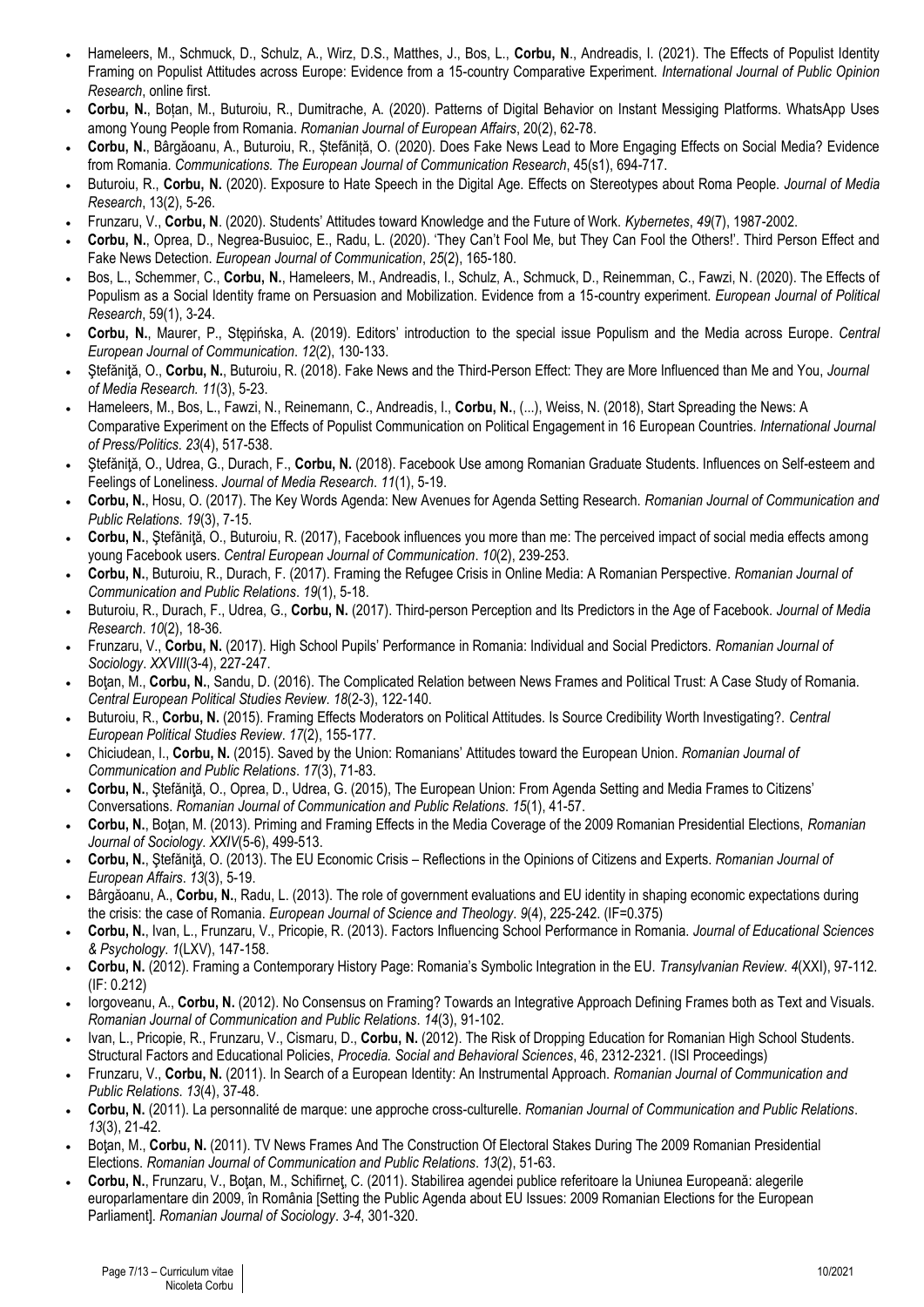- Udrea, G., **Corbu, N.** (2010). The Building of a European Identity and its Challenges. *Romanian Journal of Communication and Public Relations. 12*(3), 65-85.
- Pricopie, R., Frunzaru, V., **Corbu, N.**, Ivan, L. (2010). Arguments for a New Policy Dialog on Access and Equity in Romanian Higher Education. *Romanian Journal of Communication and Public Relations*. *12*(2), 9-25.
- **Corbu, N.** (2010). Cultural Identity as a System: Toward the Crystallization of a European Cultural Identity. *Romanian Journal of Communication and Public Relations. 12*(1), 121-132.
- Georgiu, G., Ciocea, M., **Corbu, N.** (2009). National or European? The Case of Romanian Political Parties' Platforms for 2009 European Elections. *ESSACHES*. *2*(4), 183-201.
- **Corbu, N.** (2009). Brand Image. A Cross-cultural perspective. *Journal of Media Research*. *5*(3), pp. 72-88.
- **Corbu, N.** (2009). Methodological Issues in Cultural Semiotics of Advertising. *Romanian Journal of Communication and Public Relations. 11*(3), 59-66.
- **Corbu, N.**, Qing, Q. (2009). The Role Played by People's Financial Situation in Their Choice of President in 2008 U.S. Elections. *Romanian Journal of Communication and Public Relations. 16*, 117-136.
- **Corbu, N.** (2009). Brand personality and cultural determination in automobile advertising. *Romanian Journal of Communication and Public Relations. 15*, 213-226.
- **Corbu, N.** (2008). La Roumanie en 10 jours. Le sensationnel: le profil d'une chaîne TV. *ESSACHES*, *1*(1), 141-166.

## **A.4. Chapters**

- **Corbu, N.**, Negrea-Busuioc, E. (2020). Populism Meets Fake News: Social media, Stereotypes, and Emotions. In B. Krӓmer & Holtz-Bacha, C. (Eds.). *Perspectives on Populism and the Media. Avenues for Research* (pp. 181-201). Baden-Baden: Nomos.
- Boțan, M., Buturoiu, R., **Corbu, N.**, Voloc A. (2020). Deep-Rooted Prejudices: The Online Proliferation of Hate Speech against the Roma Minority Group in Romania. In A. Țăranu (Ed.). *Politics and Knowledge. New Trends in Social Research* (pp. 56-64). Bologna: Filodiritto Publisher.
- Negrea-Busuioc, E., Buturoiu, R., **Corbu, N.** (2019). Populism and Illiberal Democracy in Romania. The Role of Media in the Erosion of Romanian Democracy. In A. Țăranu (Ed.). *Political and Economic Unrest in the Contemporary Era* (pp. 174-183). Bologna: Filodiritto Publisher.
- Cismaru, D.M., **Corbu, N.** (2019). The Multiple Impact of Education Gaps in Romania. In P. Dobrescu (Ed.). *Development in Turbulent Times. The Many Faces of Inequality within Europe (pp. 171-183). Cham: Springer.*
- **Corbu, N.**, Bos, L., Schemer, C., Schultz, A., Matthes, J., de Vreese, C., Aalberg, T., Suiter, J. (2019). Cognitive Responses to Populist Communication: The Impact of Populist Message Elements on Blame Attribution and Stereotyping. In C. Reinemann, J. Stanyer, T. Aalberg, F. Esser, & C.H. de Vreese Eds.). *Communicating Populism. Comparing Actor Perceptions, Media Coverage, and Effects on Citizens in Europe* (pp. 183-206). New York, NY: Routledge.
- Buturoiu, R., **Corbu, N.** (2018), Media Coverage of Elections: Lessons Learnt from the 2014 Presidential Campaign in Romania, In A. Țăranu (Ed.). *Development, Democracy and Society in the Contemporary World* (pp. 91-97). Bologna: Filodiritto Publisher.
- **Corbu, N.**, Oprea, D. (2017). Perspectives on European Identity: A Cross-Cultural Approach. In C. Buzoianu-Daba, M. Bîră, A. Duduciuc, G. Tudorie (Eds.). *Exploring Communication through Qualitative Reasearch* (pp. 103-115). Cambridge: Cambridge Scholars Publishing.
- Negrea-Busuioc, E., **Corbu, N.** (2017). 'Does Economy Really Matter?' People's Evaluations of the Economy and the Success of Populist Parties in Europe. In A. Bârgăoanu, R. Buturoiu, L. Radu (Eds.). *Why Europe? Narratives and Counter-Narratives of European Integration* (pp. 203-223). Frankfurt am Main: Peter Lang.
- Buturoiu, R., Stefănită, O., Corbu, N. (2017). The Refugee Crisis From The Media To The Public Agenda. In A. Tăranu (ed.), *Quality of Democracy in the New Political Era* (pp. 20-29). Bologna: Medimond Publishing Company.
- **Corbu, N.**, Balaban-Bălaş, D., Negrea-Busuioc, E. (2017). Romania: Populist Ideology Without Teeth. In T. Aalberg, F. Esser, C. Reinemann, J. Strömbäck, C.H. de Vreese (Eds.) *Populist Political Communication in Europe* (pp. 326-338). New York, NY: Routledge.
- Ştefăniţă, O., Udrea, G., Buturoiu, R., **Corbu, N.** (2016). Uses and Gratifications of Facebook among Romanian Graduate Students. In C. Brătianu, A. Zbuchea, F. Pînzaru, R.D. Leon, E.M. Vătămănescu (Eds.) *Strategica. Opportunities and Risks in the Contemporary Business Environment* (pp. 630-640). Bucharest: Tritonic. (ISI Proceedings)
- Ştefăniţă, O., Buturoiu, R., **Corbu, N.** (2016). The European Identity: Romanian Youths' Perspectives in Times of Crisis. In A. Ţăranu (Ed.). *Governing for the Future: Interdisciplinary Perspectives for a Sustainable World* (pp. 49-58). Bologna: Medimond Publishing Company. (ISI Proceedings)
- Durach, F., **Corbu, N.** (2015). Fragmented Euroscepticism: Distinctive Features of the Public Opinion towards the EU in the Light of the Economic Crisis. In E. Negrea-Busuioc, M. Pîrvan (Eds.). *Communication and Euroentrepreneurship in the European context*. (pp. 55-72). Bucharest: Comunicare.ro.
- Udrea, G., Oprea, D., **Corbu, N.**, Ştefăniţă, O. (2015). Being European in times of elections: perspectives on European identity. In I. Chiciudean, M. Bîră (Eds.) *The Europe We Voted for: National and European Topics of the 2014 Elections for the European Parliament* (pp. 83-99). Bucharest: Comunicare.ro.
- **Corbu, N.**, Buturoiu, R. (2015). Repetitive and Competitive Media Frames and How They Affect Audiences' Trust. In *Redefining Community in Intercultural Context* (pp. 153-164). Braşov: Henry Coandă Air Force Academy Publishing House. (ISI Proceedings)
- **Corbu, N.,** Popescu-Jourdy, D., Vlad, T. (2014). Introduction: Redefining Identity in Intercultural Context. In N. Corbu, D. Popescu-Jourdy, T. Vlad (Eds.). *Identity and Intercultural communication* (pp. 1-3). Cambridge: Cambridge Scholar Publishing.
- Moshe, M., **Corbu, N.** (2014). Promoting European Identity: The Construction and Reconstruction of European Union Identity Myths, Israel vs. Romania. In N. Corbu, D. Popescu-Jourdy, T. Vlad (Eds.). *Identity and Intercultural communication* (pp. 6-33). Cambridge: Cambridge Scholar Publishing.
- **Corbu, N.**, Udrea, G. (2014). European Cultural Identity and Its Challenges in Intercultural Context: An Empirical Approach. In N. Corbu, D. Popescu-Jourdy, T. Vlad (Eds.). *Identity and Intercultural communication* (pp. 158-174). Cambridge: Cambridge Scholar Publishing.
- Cristea, D., **Corbu, N.** (2014). Media Framing of European News in Times of Crises. In C. Brătianu, A. Zbuchea, F. Pînzaru, M. Dinu, D. Oprea (Eds.). *Strategica: Strategic Thinking in a Changing World* (pp. 334-346). Bucharest: Comunicare.ro.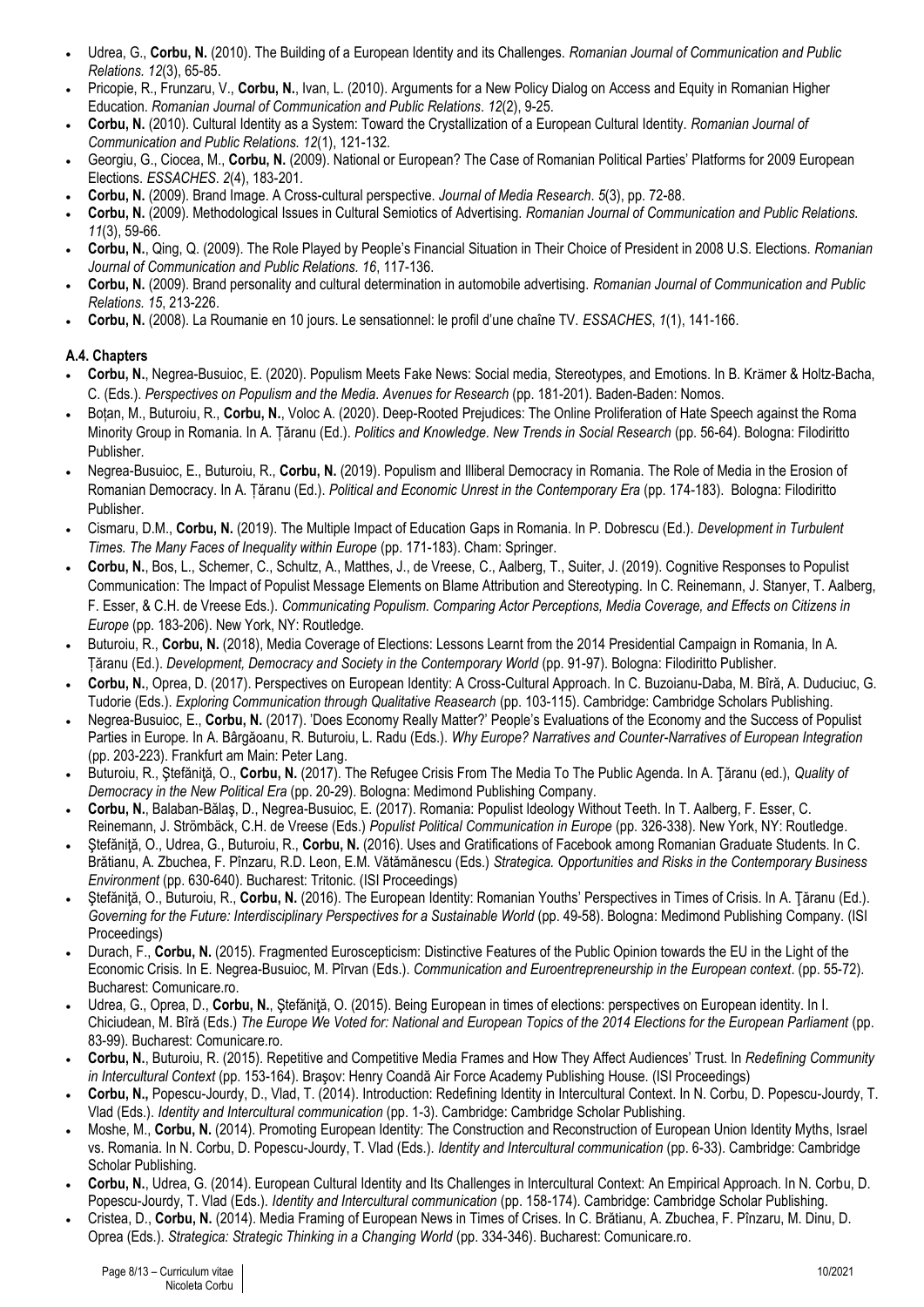- Botan, M., Corbu, N. (2013). Framing European Issues in the Romanian Media. In M. Botan, T. Vlad, D. Popescu-Jourdy. Rethinking the *Public Sphere: Theoretical Conceptualization, New Challenges, and Dynamics* (pp. 331-351). Bucharest: Comunicare.ro.
- **Corbu, N.**, Radu, L. (2013). Framing The Euro Crisis in the Romanian Online Media. In M. Boţan, T. Vlad, D. Popescu-Jourdy. *Rethinking the Public Sphere: Theoretical Conceptualization, New Challenges, and Dynamics* (pp. 352-387). Bucharest: Comunicare.ro.
- Bârgăoanu, A., Radu, L., **Corbu, N.** (2013). Introduction. More Europe Means Many Things to Many People. In L. Radu, A. Bârgăoanu, N. Corbu (Eds.). *The Crisis of the European Union. Identity, Citizenship, and Solidarity Reassessed* (pp. 7-12). Bucharest: Comunicare.ro.
- Radu, L., Boţan, M., **Corbu, N.** (2013). The Core vs. Periphery Dichotomy Feeds Euroscepticism. In L. Radu, A. Bârgăoanu, N. Corbu (Eds.). *The Crisis of the European Union. Identity, Citizenship, and Solidarity Reassessed* (pp. 41-64). Bucharest: Comunicare.ro.
- Moshe M., **Corbu, N.** (2013). Introduction: The Walk of Shame: A Cultural Approach. In M. Moshe, N. Corbu (Eds.). *The Walk of Shame* (pp. vii-xii). Hauppauge, NY: Nova Science Pub Inc.
- **Corbu, N.**, Moshe, M. (2013). The Walk of Shame to Presidency. In M. Moshe, N. Corbu (Eds.). *The Walk of Shame* (pp. 3-22). Hauppauge, NY: Nova Science Pub Inc.
- **Corbu, N.**, Becker, L.B., Pricopie, R., Vlad, T.(2012). New Perspectives on Crisis Communication. In N. Corbu, L.B. Becker, R. Pricopie, T. Vlad (Eds.). *Crisis Communication: Professional and Academic Perspectives* (pp. 7-9). Bucharest: Comunicare.ro.
- Ivan, L., Frunzaru, V., Pricopie, R.**, Corbu, N.** (2011). The Risk of Dropping School Versus Enrolling University for the Romanian High School Pupils. Insides for National Educational Policies. In L.G. Chova, I.C. Torres, A.L. Martinez (Eds.), *5th International Technology, Education and Development Conference (INTED)* (pp. 5040-5048). Valencia: IATED-INT Assoc Technology Education & Development. (ISI Proceedings)
- Frunzaru, V., Boţan, M., **Corbu, N.** (2011). Identitatea europeană şi televiziunea [European Identity and Television]. In C. Schifirneţ (ed.). *Europenizarea societăţii româneşti şi mass-media* [*The Europeanization of Romanian Society and the Media*] (pp. 130-157). Bucureşti: Comunicare.ro.
- **Corbu, N.**, Frunzaru, V., Boţan, M., Schifirneţ, C. (2011). Stabilirea agendei publice referitoare la Uniunea Europeană: alegerile europarlamentare din 2009 [Setting the Public Agenda about EU Issues: 2009 Romanian Elections for the European Parliament]. In C. Schifirneţ (ed.). *Europenizarea societăţii româneşti şi mass-media* [*The Europeanization of Romanian Society and the Media*] (pp. 158-179). Bucureşti: Comunicare.ro.
- Botan, M., Corbu, N., Frunzaru V. (2011). Dezbaterile electorale televizate ca surse de stabilirea agendei publice [Election Debates as Agenda Setting Agents. In C. Schifirneţ (ed.). *Europenizarea societăţii româneşti şi mass-media* [*The Europeanization of Romanian Society and the Media*] (pp. 180-204). Bucureşti: Comunicare.ro.
- Udrea, G., Corbu, N. (2011). În căutarea identității europene. Perspective teoretice [In Search of a European Identity. Theoretical Perspectives]. In A. Bârgăoanu, E. Negrea (Eds.). *Comunicarea în Uniunea Europeană. Modele teoretice şi aspecte practice* (pp. 85-99). Bucureşti: Comunicare.ro.
- Udrea, G., **Corbu, N.** (2011). Cultural Adaptive Patterns in European Contexts. In A. Lesenciuc (Ed.). *Redefining Community in Intercultural Context* (pp. 157-162). Brașov: Henri Coandă Air Force Academy. (ISI Proceedings)
- **Corbu, N.** (2010). Being a Fulbrighter. The Beginning of the Journey. In R. Pricopie, D. Guţu, M. Moroiu (Eds.). *Fulbright Ripple Effect on International Education* (pp. 114-124). Bucharest: Comunicare.ro.
- **Corbu, N.**, Negrea, E., Tudorie, G.(2010). Introduction: Engaging the (European) Public Sphere in the Global Age. In N. Corbu, E. Negrea, G. Tudorie (Eds.) *Globalization and Changing Patterns in the Public Sphere* (pp. 7-8). Bucharest: Comunicare.ro. (ISI Proceedings)
- Becker, L.B., **Corbu, N.**, Qing, Q. (2010). Using Voter Lists as Sampling Frames: Two Studies on Vote Choice and Turnout. In N. Corbu, E. Negrea, G. Tudorie (Eds.) *Globalization and Changing Patterns in the Public Sphere* (pp. 101-124). Bucharest: Comunicare.ro. (ISI Proceedings)
- Cârlan, A., **Corbu, N.**, Ciocea, M. (2009). Research Methods in Cultural Identity Inquiry. In P. Dobrescu, R. Pricopie, M.A. Ionescu (Eds.). *R&D Perspectives. Promoting Innovation through Education, Culture and Communication* (pp. 133-140). Bucharest: Comunicare.ro*.*
- Corbu, N. (2008). Senzationalul. Profilul unui canal de televiziune [Sensationalism. The profile of a TV station]. In I. Drăgan, D.M. Cismaru (Eds.).*Teleromânia în zece zile* [*TeleRomania in ten days*] (pp. 341-370). Bucharest : Tritonic.
- **Corbu, N.** (2008). La globalisation et la construction du sens du signe publicitaire. In A. Bârgăoanu, A., R. Pricopie, A. Ţăranu (Eds.). *Research and Innovation. Policies and Strategies in the Age of Globalization* (pp. 276-284). Bucharest: Comunicare.ro.
- **Corbu, N.** (2007). *Preface*. In G. Tarde, *Opinia şi mulţimea* [*L'opinion et la foule*] (pp. 5-15). Bucharest: Comunicare.ro.
- **Corbu, N.** (2007). La Publisphère entre local et global. In P. Dobrescu, A. Bârgăoanu, A. Ţăranu, (Eds.). *Globalisation And Policies of Development* (pp. 311-318). Bucharest: Comunicare.ro.
- **Corbu, N.** (2006). Stéréotypes, valeurs et pseudovaleurs de la démocratie dans les médias. In C.Ș. Stoean, N. Ivanciu, A. Lorentz, R. Constantinescu-Ştefănel (Eds.). *Valeurs, discours, praxis* (pp. 74-83). Bucharest : ASE.
- **Corbu, N.** (2006). La télévision et la chance de la démocratie. In Ș. Bratosin (Ed.). *Démocratie participative en Europe* (pp. 126-132). Toulouse: Lerass, Univ.Paul Sabatier.

## **B. PAPERS READ**

## **Keynote addresses**

- **Corbu, N.** (2019). Populist political communication: The need for comparative insight across borders, *Transforming communication: Old and New Borders. ECREA Political Communication Section Interim Conference*, Poznan, Poland.
- **Corbu N.** (2019). Effects of Politically Biased Fake News: A Romanian Perspective. *PR Trend*, 4th edition, Cluj-Napoca, Romania.
- **Corbu, N.** (2013). Attitudes and Economic Expectations During the European Crisis. *RCIC'13*, Braşov, Romania.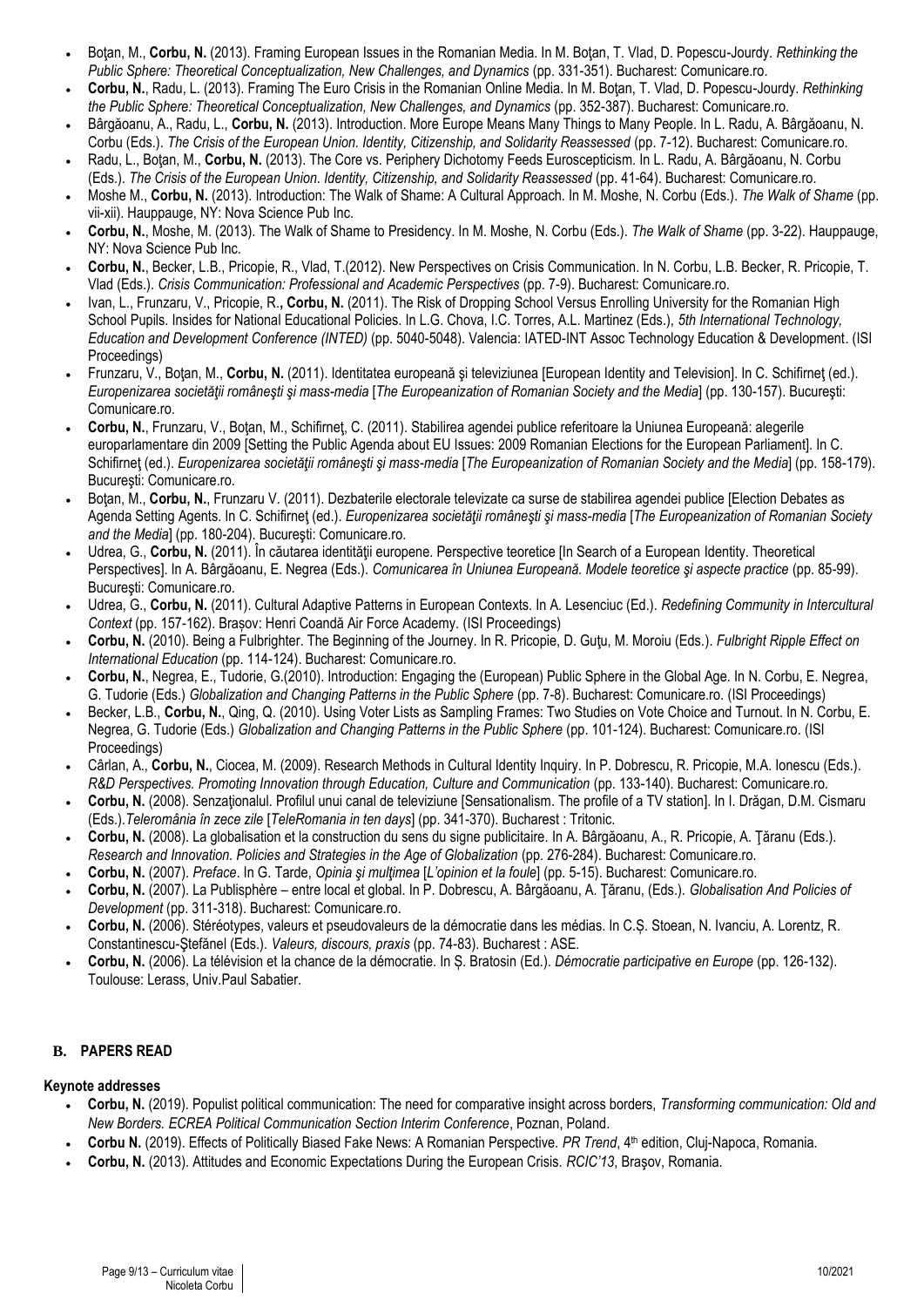## **Panel presentations**

- **Corbu, N.,** Buturoiu, R., Frunzaru, V., Guiu, G. (2021). Conspiracy and counter-conspiracy theories about COVID-19 vaccination: effects on online engagement and personal influence. *MISDOOM*, Virtual conference.
- Buturoiu, R., **Corbu, N.**, Oprea, D.-A. (2021). Predictors of the perceptual gap between own opinion and distant others' opinions about Roma people. *MISDOOM*, Virtual conference.
- Buturoiu, R., **Corbu, N.** (2021). The dynamics of television and online media coverage of COVID-19–related topics: an intermedia agendasetting perspective. *ECPR General Conference*, Virtual conference.
- Bârgăoanu, A., Buturoiu, R., **Corbu, N.**, Durach, F. (2021). Predictors of COVID-19 vaccine acceptance in Romania. The role of trust and susceptibility to misleading narratives. *ECPR General Conference*, Virtual conference.
- Matthes, J., **Corbu, N.**, Jin, S., Theocharis, Y., Schemmer, C., Koc-Michalska, K. (…) Štětka, V. (2021). Perceived Exposure to Misinformation Fuels Emotional Concerns about COVID-19: A Cross-Country, Multi-Method Investigation. *Association for Education in Journalism and Mass Communication* (*AEJMC)*, Virtual conference. (First Place Open Competition Paper; Top Method Award)
- Van Aelst, P., Toth, F., Castro, L., Štětka, V., de Vreese, C., Cardenal, A. S., **Corbu, N.** (…) Theocharis, Y. (2021). Does a Crisis Change News Habits? A Comparative Study of the Effects of COVID-19 on News Media Use in 17 European Countries, *Engaging the Essential Work of Care:Communication, Connectedness, and Social Justice, International Communication Association* (ICA), Virtual conference.
- Castro, L., Strömbӓck, J., Esser, F., Van Aelst, P., de Vreese, C., Aalberg, T., Cardenal, A. S., **Corbu, N.** (…) Stepinska, A. (2021). The Anatomy of European Political Information Environments: A Demand-Driven Analysis of How They Perform and Inform Democracy, *Engaging the Essential Work of Care:Communication, Connectedness, and Social Justice, International Communication Association* (ICA), Virtual conference. (Top faculty paper)
- Cardenal, A. S., Theocharis, Y., Jin, S., Strömbӓck, J., Hopmann, D., Aalberg, T., van Aelst, P., Castro, L., **Corbu, N.** (…) de Vreese, C. (2021). Platform Affordances and COVID-19 Conspiracy Beliefs: Evidence from 17 Countries, *Engaging the Essential Work of Care:Communication, Connectedness, and Social Justice, International Communication Association* (ICA), Virtual conference.
- Oprea, D.-A., Buturoiu, R., **Corbu, N.,** Boțan, M. (2021). Trust in sources of information during the COVID-19 pandemic crisis: Evidence from Romania. *Communicating crisis: Political communication in the age of uncertainty. ECREA Political Communication Section Conference*, Bucharest, Romania, virtual.
- **Corbu, N.**, Frau-Meigs, D., Teyssou, D., Bârgăoanu, A. (2020). What's in a name: Defining "fake news" from the audience's perspective, *MISDOOM*, Leiden, Netherlands, virtual conference.
- Udrea G., Bârgăoanu A., **Corbu, N.**, Guiu G. (2020). They can be fooled by fake news, but not me! Evidence of third person effect on people's ability to detect news, *MISDOOM*, Leiden, Netherlands, virtual conference.
- Buturoiu, R., **Corbu, N**., Boțan, M., Voloc, A. (2020). Online Hate Speech against Ethnic Minorities. The Case of Roma People in Romania. *WAPOR (World Association of Public Opinion Research)*, Salamanca, Spain, virtual conference.
- Frau-Meigs, D., Nygren, T., **Corbu, N.,** Santoveña-Casal, S. (2020). Combatting online disinformation by improving digital visual literacy: the YouCheck! project, *IAMCR*, Tampere, Finland, virtual conference.
- Boțan, M., Buturoiu, R., **Corbu, N**., Voloc, A. (2020). The Online Proliferation of Hate Speech against the Roma Minority Group in Romania, *Academos. Politics and Knowledge: New Trends in Social Research*, Bucharest, Romania, virtual conference.
- Buturoiu, R, **Corbu, N.** (2020). Stereotypes about the Roma Ethnic Minority in online Hateful Contexts, *International Academic Institute Virtual Conference*.
- **Corbu, N.**, Bârgăoanu, A., Buturoiu, R., Ștefăniță, O. (2019). Potential for Viralisation and Persuasion Effects of Fake News in Romania. *Transforming communication: Old and New Borders. ECREA Political Communication Section Interim Conference*, Poznan, Poland.
- Bârgăoanu, A., **Corbu, N.**, Durach, F., Udrea G. (2019). Fake news going viral: The mediating effect of negative emotions. *ECPR*, Wroclaw, Poland.
- Oprea, D., **Corbu, N**., Negrea-Busuioc, E. Radu, L. (2019). 'They can't fool me, but they can fool the others!'. Third person effect and fake news detection. *ECPR*, Wroclaw, Poland.
- Corbu, N., Boțan, M., Buturoiu, R., Dumitrache, A. (2019). Whatsapp Uses for Young People in Romania. PR Trend, 4<sup>th</sup> edition, Cluj-Napoca, Romania.
- Negrea-Busuioc, E., Buturoiu, R., **Corbu, N.** (2019). Populism and Illiberal Democracy in Romania. The Role of Media in the Erosion of Romanian Democracy. *Academos. Political and Economic Unrest in the Contemporary Era*, Bucharest, Romania.
- **Corbu, N.**, Negrea-Busuioc, E., Boţan, M. (2018). Qui prodest? Persuasion and Mobilization Effects of Politically Biased Fake News in Social Media. *ECPR*, Hamburg, Germany.
- Hameleers, M., Bos, L., Fawzi, N., Reinemann, C., Andreadis, I., **Corbu, N.**, (…), Weiss, N. (2018). Start Spreading the News: A Comparative Experiment on the Effects of Populist Communication on Political Participation in 16 European Countries. *ICA*, Prague, Czech Republic.
- Buturoiu, R., **Corbu, N.** (2018). Media Coverage of Elections: Lessons Learnt from the 2014 Presidential Campaign in Romania. *Academos. Development, Democracy and Society in the Contemporary World*, Bucharest, Romania.
- Udrea, G., Stefănită, O., Corbu, N. (2017). Students' Perceptions of Loneliness in the Facebook Era. *Qualitative Research in Communication*, Bucharest, Romania.
- Buturoiu, R., Ștefăniţă, O., **Corbu, N.**, Radu, L. (2017). Europe's Migrant Crisis: An Analysis of the Third Level Agenda-Setting Model, *International Conference for Entrepreneurship, Innovation and Regional Development*. *ICEIRD*, Thessaloniki, Greece.
- Bârgăoanu, A., **Corbu, N.**, Buturoiu, R., Durach, F. (2017). Media frames and the tone of news coverage on the migrant crisis: A quantitative content analysis. *(Un)Making Europe: Capitalism, Solidarities, Subjectivities*, *European Sociological Association*, Athens, Greece.
- **Corbu, N.**, Ştefăniţă, O., Udrea, G. (2017). Loneliness and Facebook Usage: A Romanian Case Study. *(Un)Making Europe: Capitalism, Solidarities, Subjectivities*. *European Sociological Association*, Athens, Greece.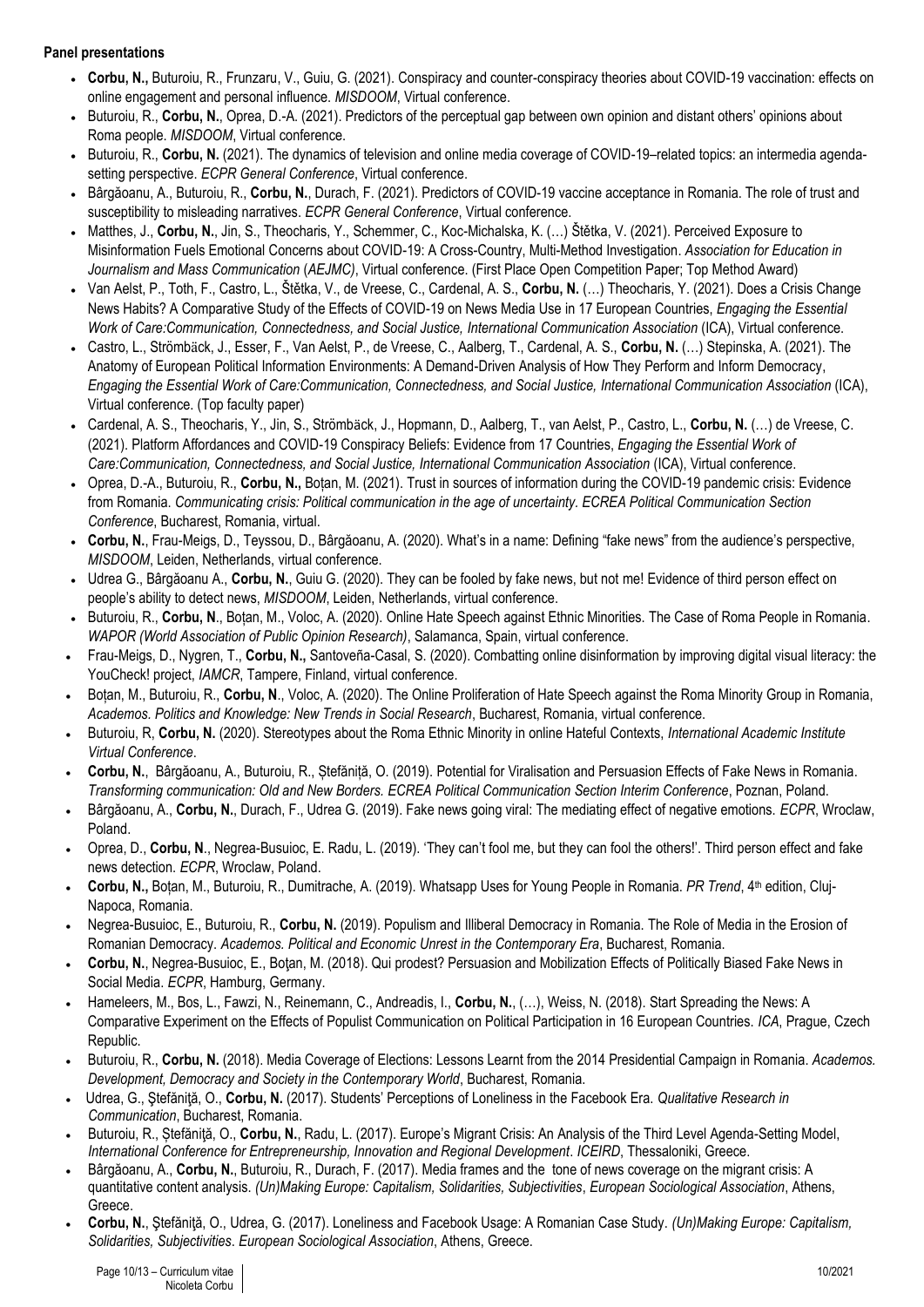- Buturoiu, R., Stefănită, O., Corbu, N. (2017). The Refugee Crisis From The Media To The Public Agenda. *Academos Conference: Quality of Democracy in the New Political Era*, Bucharest, România.
- Ştefăniţă, O., Udrea, G., Buturoiu, R., **Corbu, N.** (2016). Uses and gratifications of Facebook among Romanian graduate students. *Strategica*, Bucharest, Romania.
- **Corbu, N.**, Negrea-Busuioc, E. (2016). 'Economy Matters!' People's Evaluation of their National Economies and the Success of Populist Parties in Central and Eastern Europe. *ECPR*, Prague, Czech Republic.
- **Corbu, N.**, Buturoiu, R., Udrea, G., Durach, F. (2016). Third-person perception and its predictors in the age of Facebook. *Media and the Public Sphere 2016 Empowered Audiences in the Digital Age* Athens, GA, USA.
- **Corbu, N.**, Ştefăniţă, O., Oprea, D., Radu, L. (2016). The refugees' crisis a third level agenda-setting study. *Media and the Public Sphere 2016 Empowered Audiences in the Digital Age*, Athens, GA, USA.
- Corbu, N., Buturoiu, R., Stefănită, O. (2016). Facebook Influences You More than Me. A Third-person Effect Analysis Among Young Facebook Users. *Wapor 2016 Regional Conference*, Moscow, Rusia.
- Ştefăniţă, O., Buturoiu, R., **Corbu, N.** (2016). The European Identity Romanian Youths' Perspectives in Times of Crisis. *Academos Conference: Governing for the Future: Interdisciplinary Perspectives for a Sustainable World*, Bucharest, Romania.
- Oprea, D., **Corbu, N.** (2015). Perspectives on European Identity: A cross-Cultural Approach. *Qualitative Research in Communication*, Bucharest, Romania.
- Buturoiu, R., **Corbu, N.**, (2015). What Moderates Framing Effects? Is Source Credibility Worth Investigating?. *Media and the Public Sphere. New Challenges of the Digital Era*, Lyon, France.
- Durach, F., **Corbu, N.** (2015). Towards a Fragmented Euroscepticism: Particularities of the Public Opinion towards the EU in the Light of the Economic Crisis. *Communication and entrepreneurship in the European context*, Bucharest, Romania.
- **Corbu, N.**, Buturoiu, R. (2015). Repetitive and Competitive Media Frames and How They Affect Audiences' Trust. *Redefining Community in Intercultural Context*, Braşov, Romania.
- Botan, M., Corbu, N., Radu, L. (2014). Attitudes towards the European Union in Times of Crisis: Euroscepticism Reassessed. *ECC ECREA*, *Communication for Empowerment: Citizens, Markets, Innovations*, Lisbona, Portugalia.
- **Corbu, N.**, Oprea, D. (2014). Regards est et ouest-européens sur l'identité européenne. *Intersections: Constructions des savoirs en information-communication dans l'espace francophone*, Bucharest, Romania.
- **Corbu, N.**, Ştefăniţă, O., Oprea, D., Udrea, G. (2014). The European Union: From Agenda Setting and Media Frames to Citizens' Conversations*. Media and the Public Sphere. Evaluating Media Ethics in the Digital Era*, Bucharest, Romania.
- Oprea, D., Udrea, G., Ştefăniţă, O., **Corbu, N.** (2014). Being European in Times of Elections: Perspectives on European Identity. *Media and the Public Sphere. Evaluating Media Ethics in the Digital Era*, Bucharest, Romania.
- **Corbu, N.**, Oprea, D. (2014). Being European. Eastern and Western Perspectives on European Identity. *International Conference for Academic Disciplines*, Venice, Italy.
- Udrea, G., **Corbu, N.** (2013). Negotiating identities in intercultural contexts. An empirical research on how Romanian students experience identities during their university studies abroad. *ESTIDIA: Dialog Driven Change in the Public Sphere*, Bari, Italy.
- Ştefăniţă, O., **Corbu, N.** (2013). Short-term Framing Effects on Citizens' Evaluations of European Subjects. *Media and The Public Sphere. Examining the Challenges in the New Communication Landscape*, Athens, GA, USA.
- Radu, L., **Corbu, N.**, Bârgăoanu, A. (2013). Romanian Students on the European Crisis. A Qualitative Inquiry into EU-related Attitudes and Perceptions. *Qualitative Research in Communication*, Bucharest, Romania.
- Bârgăoanu, A., **Corbu, N.**, Radu, L. (2013). The Role of Government Evaluations and EU Identity in Shaping Economic Expectations during the Crisis: the Case of Romania. *Academos: Reconstructing Good Society*, Bucharest, Romania.
- Boţan, M., **Corbu, N.** (2013). Media Malaise Revisited. The Effects of Conflict News Frames on Political Trust. *Media and The Public Sphere. Examining the Challenges in the New Communication Landscape*, Athens, GA, USA.
- **Corbu, N.**, Moshe, M.(2013). The Walk of Shame in Political Context: A Case Study. *Eighth International Conference on Interdisciplinary Social Sciences*, Prague, Czech Republic.
- Cristea, D., **Corbu, N.** (2013). Media Framing of European News in Times of Crisis: The Romanian Case. *Strategica*, Bucharest, Romania.
- **Corbu, N.,** Ştefăniţă, O. (2013). The EU Economic Crisis: Reflections in the Opinions of Citizens and Experts. *Strategica*, Bucharest, Romania.
- Iorgoveanu, A., **Corbu, N.** (2012). Question of gender bias: on the visual framing of the male and female Romanian candidates in 2009 European campaign. *New Media and the Public Sphere*, University of Copenhagen, Denmark.
- Bârgăoanu, A., Dobrescu, P., **Corbu, N.** (2012). The Role Played by Public Elites in Building of a European Public Sphere. *Media and the Public Sphere*, Lyon, France.
- Moshe M., **Corbu, N.** (2012). Recruiting media pseudo-information reportage to enhance unification: European Union Identity Myths, Israel vs. Romania. *Communiquer dans un monde de normes*, Lille, France.
- **Corbu, N.** (2012). Framing the European Crisis in the Romanian Online Media. *Media and the Public Sphere*, Lyon, France.
- Iorgoveanu, A., **Corbu, N.** (2012). No Consensus on Framing? Towards an Integrative Approach Defining Frames Both as Text and Visuals. *Redefining Community in Intercultural Context*, *RCIC'12*, Braşov, Romania.
- **Corbu, N.**, Udrea, G. (2011). European Cultural Identity and Its Challenges in Intercultural Context: An Empirical Approach. *Identity and Intercultural Communication*, Bucharest, Romania.
- Moshe, M., **Corbu, N.** (2011). Promoting European Identity? The Construction and Re-Construction of the European Identity Myths, Israel vs. Romania. *Identity and Intercultural Communication*, Bucharest, Romania.
- **Corbu, N.**, Boţan, M., Bârgăoanu, A., Negrea, E. (2011). Framing European Issues in Romanian Media. *The New World of Public Opinion Research World Association of Public Opinion Research*, Amsterdam, Netherlands.
- **Corbu, N.**, Udrea, G. (2011). Challenges of European Cultural Identity in Intercultural Context. *Social Relations in Turbulent Times*. *European Sociological Association*, Geneva, Switzerland.
- Frunzaru, V., **Corbu, N.**, Pricopie, R., Ivan, L. (2011), High School Pupils' Choice about College in Romania. *Social Relations in Turbulent Times*, *European Sociological Association*, Geneva, Switzerland.
- **Corbu, N.**, Boţan, M. (2011). Framing of European News. The Coverage of the Schengen Case. *IAMCR*, Istanbul, Turkey.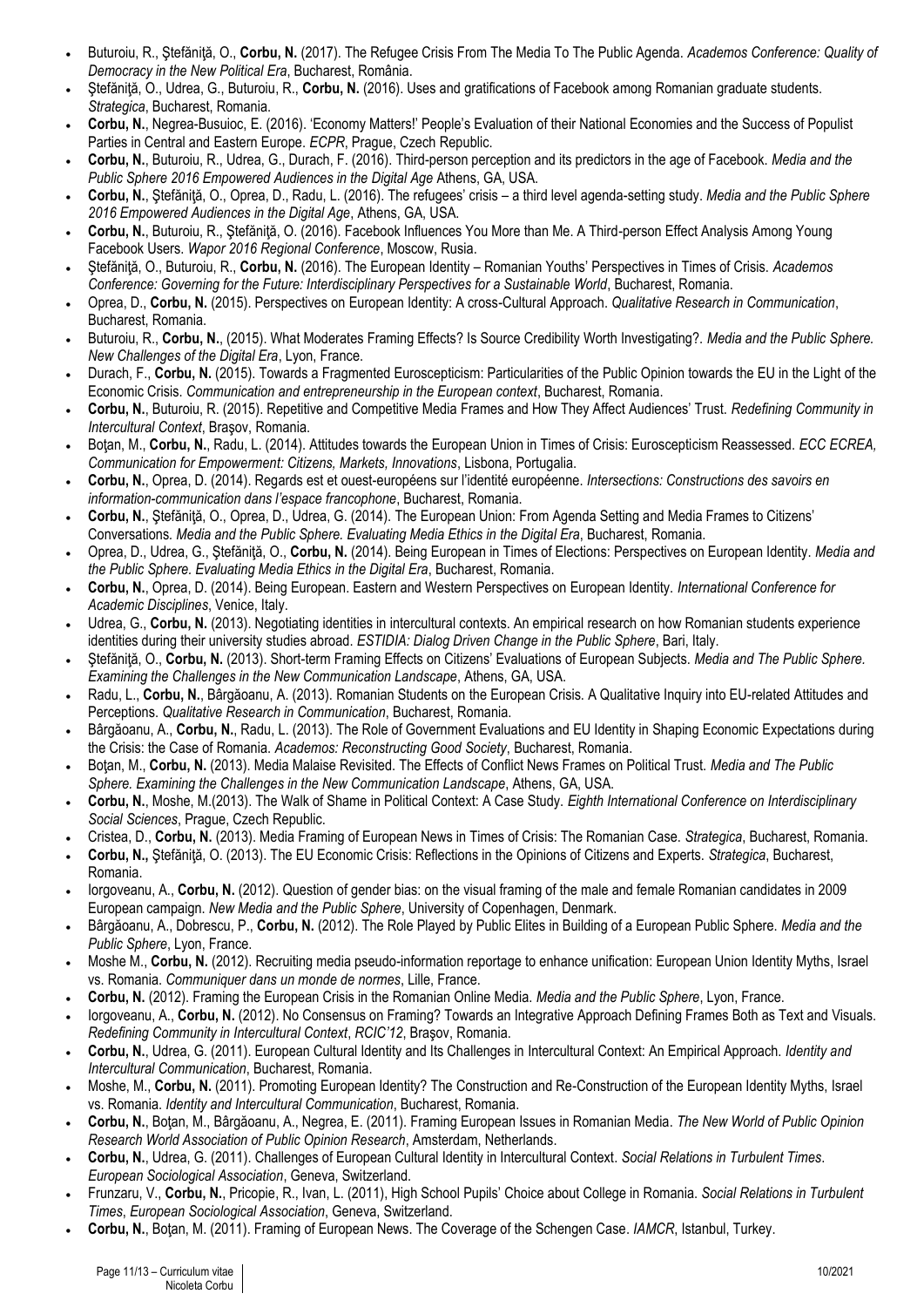- Udrea, G., **Corbu, N.** (2011). Cultural Adaptive Patterns in European Contexts. *Redefining Community in Intercultural Context, RCIC'12*, Braşov, România.
- Dobrescu, P., Negrea, E., **Corbu, N.** (2011). The Decline of the Romanians' Confidence in the EU. The Case of Romania's Accession to the Schengen Area. *Populismus und Euroskeptizismus in Südosteuropa Symposium*, Yena, Germany.
- Frunzaru, V., **Corbu, N.**, Boţan, M. (2011), Building a European Union Public Agenda in Romania. *Annual Conference of Research in Sociologie and Social Work*, Bucharest, Romania.
- Frunzaru, V., **Corbu, N.**, Pricopie, R., Ivan, L. (2011). Brain Drain from Romania: Young People's Plans after Graduation. *Going Global? (Highly) Skilled Migrants and Societal Participation*, Aachen, Germany.
- Ivan, L., Frunzaru, V., Pricopie, R.**, Corbu, N.** (2011). The Risk of Dropping School Versus Enrolling University for the Romanian High School Pupils. Insides for National Educational Policies. *INTED2011*, Valencia, Spain.
- Frunzaru, V., Ivan, L., **Corbu, N.**, Pricopie, R. (2010). What High School Pupils Do after Graduation. Recommendations for Education and Employment Policies. *Remaking the Social. New Risks and Solidarities*, Cluj-Napoca. Romania.
- **Corbu, N.**, Boţan, M. (2010). Priming and Framing Effects in the Media Coverage of 2009 Romanian Presidential Elections. *Globalization and Changing Patterns in the Public Sphere* (4th edition), Bucharest, Romania.
- Pricopie, R., **Corbu, N.**, Ivan, L., Frunzaru, V. (2010). Factors Influencing School Performance in Romanian Higher Education. *Globalization and Changing Patterns in the Public Sphere* (4th edition), Bucharest, Romania.
- **Corbu, N.**, Frunzaru, V. (2010). Romanian Media Agenda for the 2009 European Elections. *Interdisciplinary Social Sciences* (5th edition), Cambridge, UK*.*
- Frunzaru, V., **Corbu, N.** (2010). Women Politicians in the 2009 Romanian Elections for the European Union Parliament. *Beyond Citizenship: Feminism and the Transformation of Belonging*, London, UK.
- Botan, M., Corbu, N. (2010). L'information médiatique et la responsabilité sociale: une relation confuse. *Colloque franco-roumain: La communication entre logiques marchandes et logiques solidaires* (17th edition), Bucharest, Romania.
- **Corbu, N.**, Qing, Q., Becker, L.B. (2009). Voter Lists as Sampling Frames for Telephone and Mail Samples: Validating Two Studies by Focusing on Vote Choice and Turnout. *Midwest Association for Public Opinion Research*, Chicago, USA.
- Cârlan, A., **Corbu, N.**, Ciocea, M. (2009). Research Methods in Cultural Identity Inquiry. *R&D Perspectives. Promoting Innovation through Education, Culture and Communication,* Bucharest, Romania
- **Corbu, N.**, Qing, Q., Becker, L.B. (2009). Using Voter Lists To Create Telephone and Mail Samples: Two Validation Studies from a Single Community. *Southern Association for Public Opinion Research*, Raleigh, USA
- Georgiu, G., Ciocea, M., **Corbu, N.** (2009). Conflicting Visions of the Cultural Identity of Europe in Romania. *European Sociological Association*, Lisbon, Portugal.
- **Corbu, N.** (2009). Methodological issues in cultural semiotics of advertising. *R&D Perspectives. Promoting Innovation through Education, Culture and Communication*, *Bucureşti, România.*
- **Corbu, N.** (2008)., La globalisation et la construction du sens du signe publicitaire. *Research and Innovation. Policies and Strategies in the Age of Globalization*, Bucharest, Romania.
- **Corbu, N.** (2007). La Publisphère entre local et global. *Globalisation And Policies of Development*, Bucharest, Romania.
- **Corbu, N.** (2006). Stéréotypes, valeurs et pseudovaleurs de la démocratie dans les médias. *Valeurs, discours, praxis*, Bucharest, Romania.
- **Corbu, N.** (2006). La télévision et la chance de la démocratie. *Démocratie participative en Europe*, Toulouse, France.
- **Corbu, N.** (2003). Le discours publicitaire comme acte de langage indirect. *CIFSIC Colloque bilatéral franco-roumain*, Bucharest, Romania.

## **C. OTHER SCIENTIFIC TASKS**

## **C.1. Organizer and co-organizer of scientific events**

- 2021 International Conference: *ECREA Political Communication Section* Conference, Bucharest, Romania
- 2017 Training school *Disentangling Populism: Reception and Effects of Populist Communication*, Bucharest, Romania (COST Action IS1308 Populist Political Communication in Europe)
- 2016 Romanian-American workshop *Europe at Crossroads: U.S. and European Perspectives*, Bucharest, Romania
- 2015 International Conference *Media and the public sphere. New Challanges in the Digital Era*, Lyon, France
- 2015 Romanian-American workshop *Public Policies and Public Participation*, Bucharest, Romania
- 2014 French-Romanian Conference, *Intersections: Construction des savoirs en information-communication dans l'espace francophone*, Bucharest, Romania
- 2014 Romanian-American workshop *Media and Political Institutions in Times of Elections*, Bucharest, Romania
- 2013 International Conference *Strategica*, Bucharest, Romania
- 2013 Romanian-American workshop *The Impact of New Technology on the Media Landscape*, Bucharest, Romania
- 2012 International Conference *Media and the Public Sphere*, Lyon, France
- 2012 International Conference *Redefining Community in Intercultural Context RCIC*'12, Braşov, Romania
- 2012 Romanian-American workshop *Media Coverage of Elections*, Bucharest, Romania
- 2011 International Conference *Identity and Intercultural Communication*, Bucharest, Romania.
- 2011 French-Romanian conference *Traces, Mémoires et Communication* (18th edition), Bucharest, Romania
- 2011 International Conference *Redefining Community in Intercultural Context RCIC*'11, Braşov, Romania
- 2011 Romanian-American workshop *Crisis Communication*, Bucharest, Romania
- 2010 International Conference *Globalization and Changing Patterns in the Public Sphere*, Bucharest, Romania
- 2010 Workshop CNCSIS *Diaspora în Cercetarea Ştiinţifică în Învăţământul Superior din România* [*Diaspora in the Scientific Research in Higher Education in Romania*], Bucharest, Romania
- 2010 French-Romanian conference *La communication entre logiques marchandes et logiques solidaires* (17th edition), Bucharest, Romania
- 2010 Romanian-American workshop *Media Changes, Public Information, and Public Responsibility*, Bucharest, Romania
- 2009 International Conference *R&D Perspectives. Promoting Innovation through Education, Culture and Communication*, Bucharest, Romania